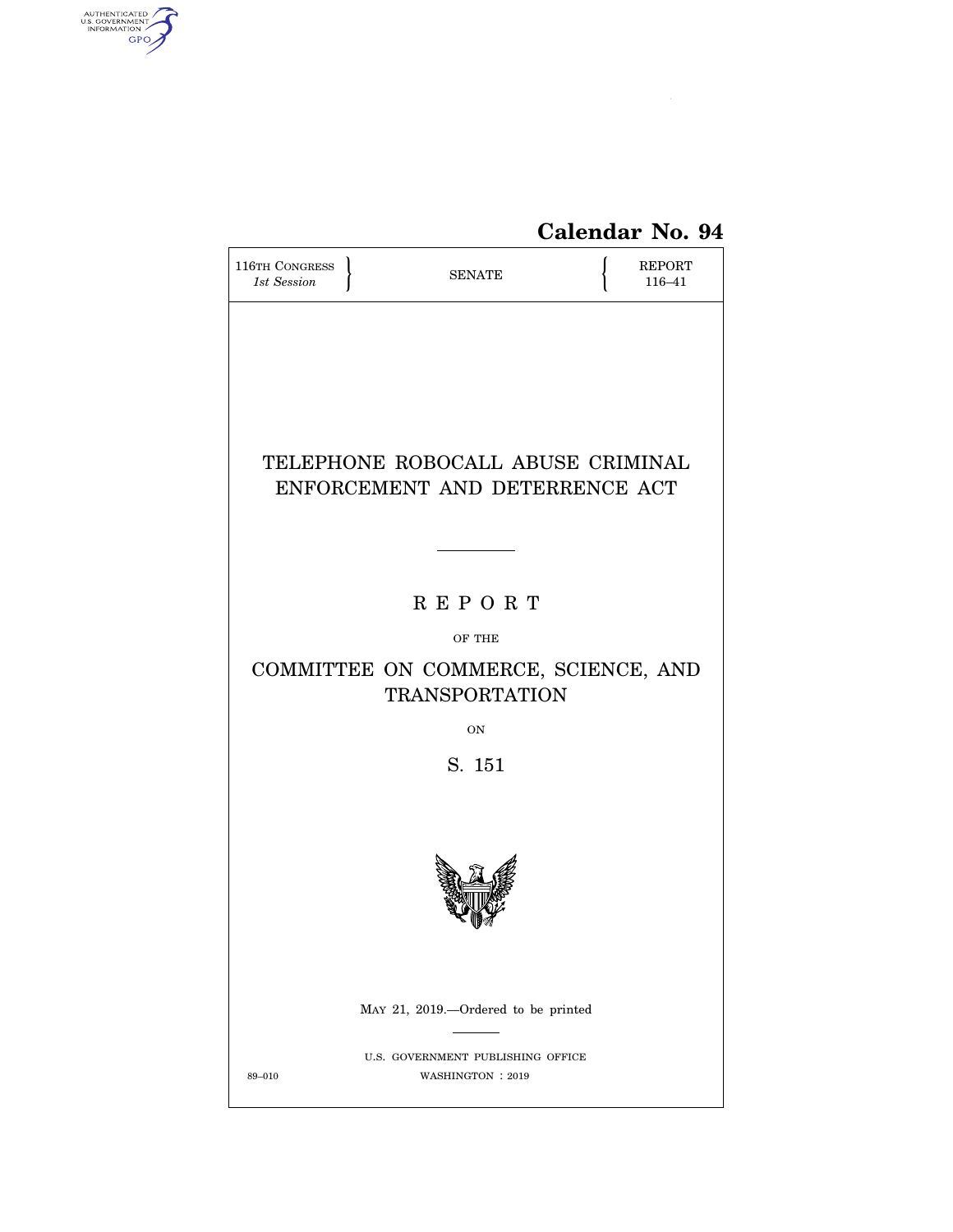## SENATE COMMITTEE ON COMMERCE, SCIENCE, AND TRANSPORTATION

### ONE HUNDRED SIXTEENTH CONGRESS

#### FIRST SESSION

ROGER F. WICKER, Mississippi, *Chairman* 

JOHN THUNE, South Dakota MARIA CANTWELL, Washington<br>ROY BLUNT, Missouri MARIA MAY KLOBUCHAR, Minnesota ROY BLUNT, Missouri AMY KLOBUCHAR, Minnesota TED CRUZ, Texas RICHARD BLUMENTHAL, Connecticut THE CIRCLIFER, Nebraska BRIAN SCHATZ, Hawaii JERRY MORAN, Kansas<br>JERRY MORAN, Kansas<br>DNARD J. MARKEY, M<br>DAN SULLIVAN, Alaska TOM UDALL, New Mexic JERRY MORAN, Kansas EDWARD J. MARKEY, Massachusetts DAN SULLIVAN, Alaska TOM UDALL, New Mexico CORY GARDNER, Colorado CARY C. PETERS, Michigan<br>MARSHA BLACKBURN, Tennessee TAMMY BALDWIN, Wisconsin<br>SHELLEY MOORE CAPITO, West Virginia TAMMY DUCKWORTH, Illinois MARSHA BLACKBURN, Tennessee TAMMY BALDWIN, Wisconsin SHELLEY MOORE CAPITO, West Virginia TAMMY DUCKWORTH, Illinois MIKE LEE, Utah JON TESTER, Montana TODD C. YOUNG, Indiana JACKY ROSEN, Nevada RICK SCOTT, Florida

**SON TESTEN, MONTAIR<br>KYRSTEN SINEMA, Arizona**<br>JACKY ROSEN, Nevada

JOHN KEAST, *Staff Director*  DAVID STRICKLAND, *Minority Staff Director*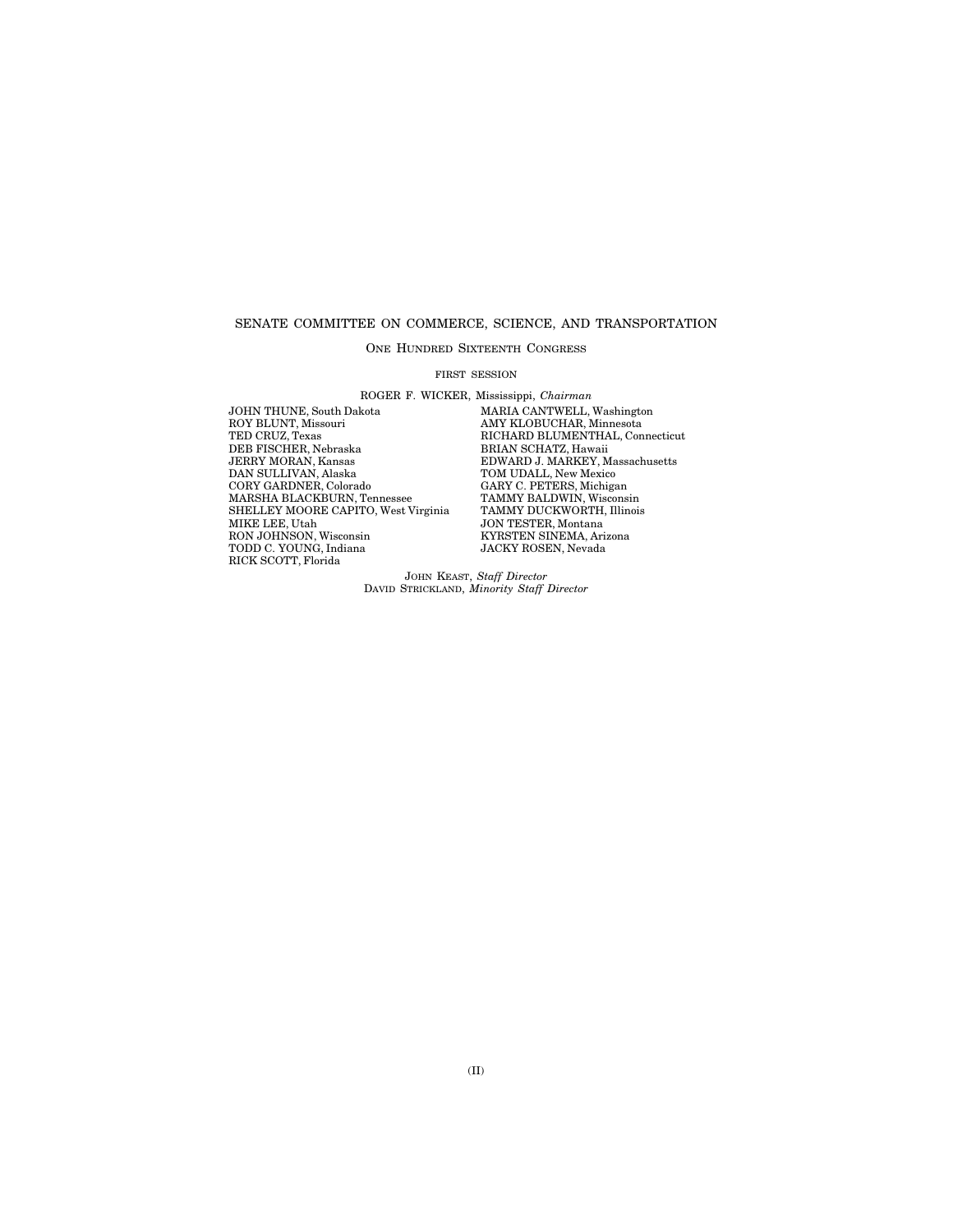# **Calendar No. 94**

116TH CONGRESS **REPORT** 116-41

## TELEPHONE ROBOCALL ABUSE CRIMINAL ENFORCEMENT AND DETERRENCE ACT

MAY 21, 2019.—Ordered to be printed

Mr. THUNE, from the Committee on Commerce, Science, and Transportation, submitted the following

# R E P O R T

## [To accompany S. 151]

## [Including cost estimate of the Congressional Budget Office]

The Committee on Commerce, Science, and Transportation, to which was referred (S. 151) to deter criminal robocall violations and improve enforcement of section 227(b) of the Communications Act of 1934, and for other purposes, having considered the same, reports favorably thereon with an amendment (in the nature of a substitute) and recommends that the bill, as amended, do pass.

## PURPOSE OF THE BILL

The purpose of S. 151, the Telephone Robocall Abuse Criminal Enforcement and Deterrence (TRACED) Act, is to aid the American public by helping to reduce illegal and unwanted robocalls by improving the ability of the Federal Communications Commission (FCC or Commission) and law enforcement to impose additional penalties for intentional violations of the Telephone Consumer Protection Act (TCPA). The bill also improves adoption of technical solutions for blocking illegal robocalls, and convenes a Federal interagency working group to combat the dramatic rise in such calls.

## BACKGROUND AND NEEDS

Unsolicited robocalls are among the top consumer complaints to the FCC, the Federal Trade Commission (FTC), and many State at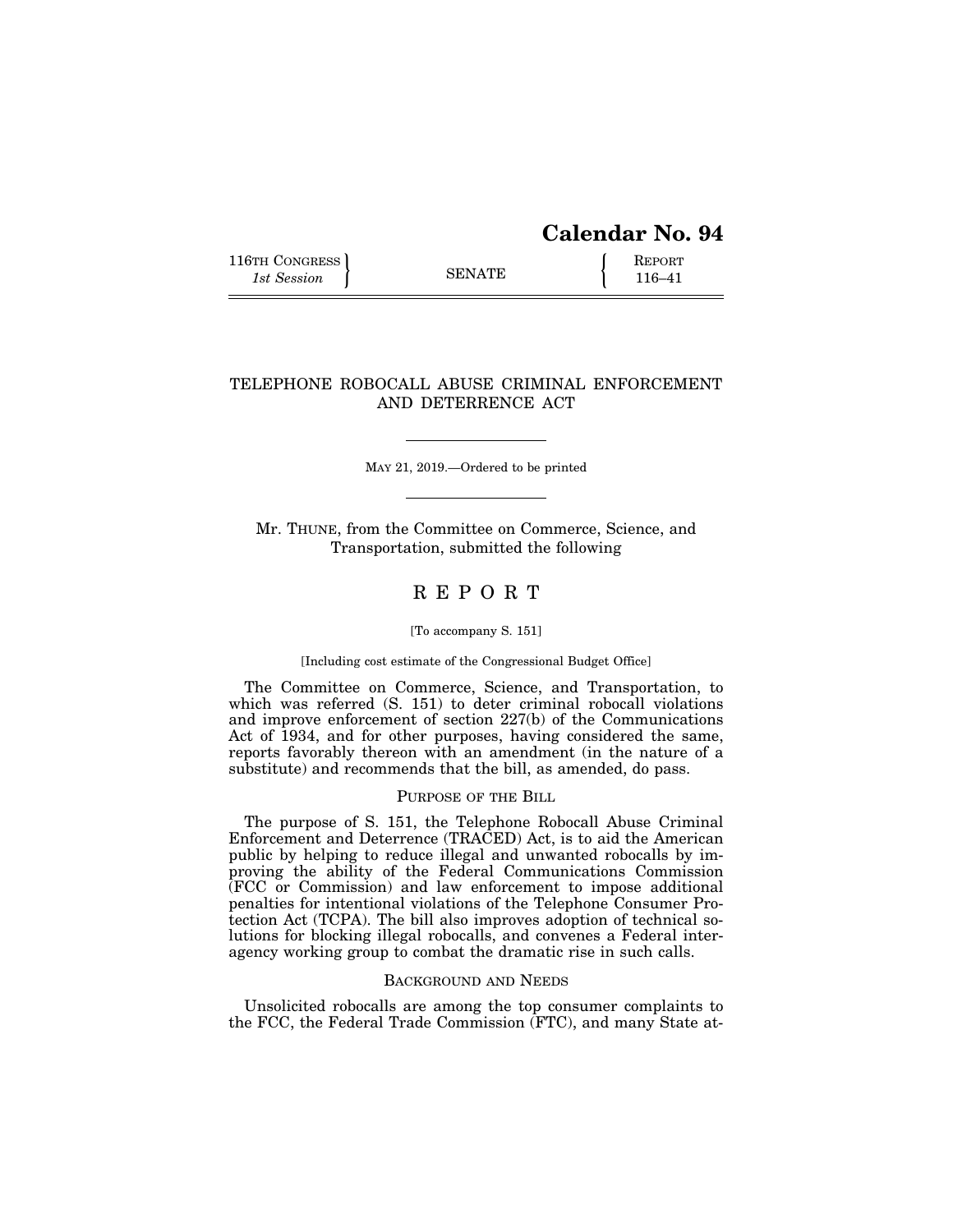torneys general.1 Although the FCC and FTC are tasked with fighting these calls,<sup>2</sup> available data indicate that robocalls are likely to increase and continue to be a major concern for consumers.3 A large number of these illegal robocalls are spoofed calls, which are typically scams.4 It is estimated that in 2019, nearly 50 percent of all calls to mobile phones will be scam robocalls.5 Another report estimates that robocalls rang Americans' phones almost 5 billion times in April 2019—that is close to 2,000 calls per second.6 Furthermore, this growing trend of unwanted robocalls extends to ringless voicemail (also known as direct to voicemail calls).7 Recent court decisions have found such messages to be subject to TCPA.8 Illegal and abusive robocalls are a clear problem.

Consumers today are increasingly plagued by illegal robotic or prerecorded messages. Certain prerecorded messages are restricted under section 227, unless they fall within one of the established exceptions such as consent or an emergency purpose. The legislation provides the Commission flexibility to adopt rules and take enforcement action to combat unlawful calls and texts, whether they use existing technologies or technologies that may emerge in the future. The legislation is designed to provide an agile tool that can be used to combat robocalling abuses as technologies and methodologies of transmitting these pernicious calls evolve.

But not all robocalls are illegal or unwanted. The majority of companies who use robocalls are legitimate companies.9 And valid robocalls can benefit consumers. Many important services are car-

<sup>&</sup>lt;sup>1</sup>See Tony Romm, "Robo-callers rang Americans' phones 26 billion times last year. Now, Congress is taking aim." The Washington Post, April 2, 2019 (https://www.washingtonpost.com/<br>technology/2019/04/02/robo-callers-rang-

<sup>&</sup>quot;Illegal Robocalls: Calling All to Stop the Scourge," hearing before the Subcommittee on Commu-<br>nications, Technology, Innovation, and the Internet of the Senate Committee on Commerce,<br>Science, and Transportation, 116th Co General of Nebraska) (https://www.commerce.senate.gov/public/ cache/files/e57e0488-3705-<br>44d5-8e45-63bd7043cd25/910F8B485BD5D8CE241D28BA1DEAF7AA.04-11-19peterson-testi-<br>mony.pdf) (Peterson testimony); see also Report on Ro

Communications Commission (February 2019) (FCC Report) (*https://docs.fcc.gov/public/attach-*

*ments/DOC-356196A1.pdf*). 2*See, e.g.*, the Telephone Consumer Protection Act, 47 U.S.C. 227 (TCPA); Do Not Call Implementation Act, 15 U.S.C. 6101.<br><sup>3</sup>FCC report at 4–6 ("Youmail shows the estimated national volume of robocalls increasing

from 29,082,325,500 in 2016 to 30,507,422,900 in 2017, and to 47,839,232,200 in 2018.''). 4Susan Tompor, ''Social Security calling? Nope, it's scammers out to grab your cash,'' *The Se-*

attle Times, December 15, 2018 (https://www.seattletimes.com/business/social-security-calling-<br>nope-its-scammers-out-to-grab-your-cash/).<br><sup>5</sup> Press release, First Orion, "Nearly 50% of U.S. Mobile Traffic Will Be Scam Call

by-2019/).<br><sup>6</sup> April 2019 Nationwide Robocall Data, YouMail (https://robocallindex.com/).<br><sup>7 See</sup> Josh Saul, "Can Annoying Robocall Voicemails Be Stopped? Attorneys General, Angry<br>Phone Owners Argue Against New Marketing T

*www.newsweek.com/voiceless-messages-robocall-fight-attorneys-general-fcc-comments-621055*). 8*See, e.g.*, *Saunders* v. *Dyck O'Neal, Inc.,* 319 F. Supp. 3d 907 (W.D. Mich. 2018) (concluding ringless voicemails are subject to the TCPA at the motion for summary judgement phase); *see*<br>also Schaevitz v. Braman Hyundai, Inc., Case No. 1:17–cv–23890–KMM, 2019 U.S. Dist. LEXIS<br>48906 (S.D. Fl. March 25, 2019) (holdi

of law.).<br><sup>9</sup> Patricia Moloney Figliola, "Protecting Consumers and Businesses from Fraudulent<br>Robocalls," Congressional Research Service (December 21, 2018) (*https://www.crs.gov/reports/ pdf/R45070).*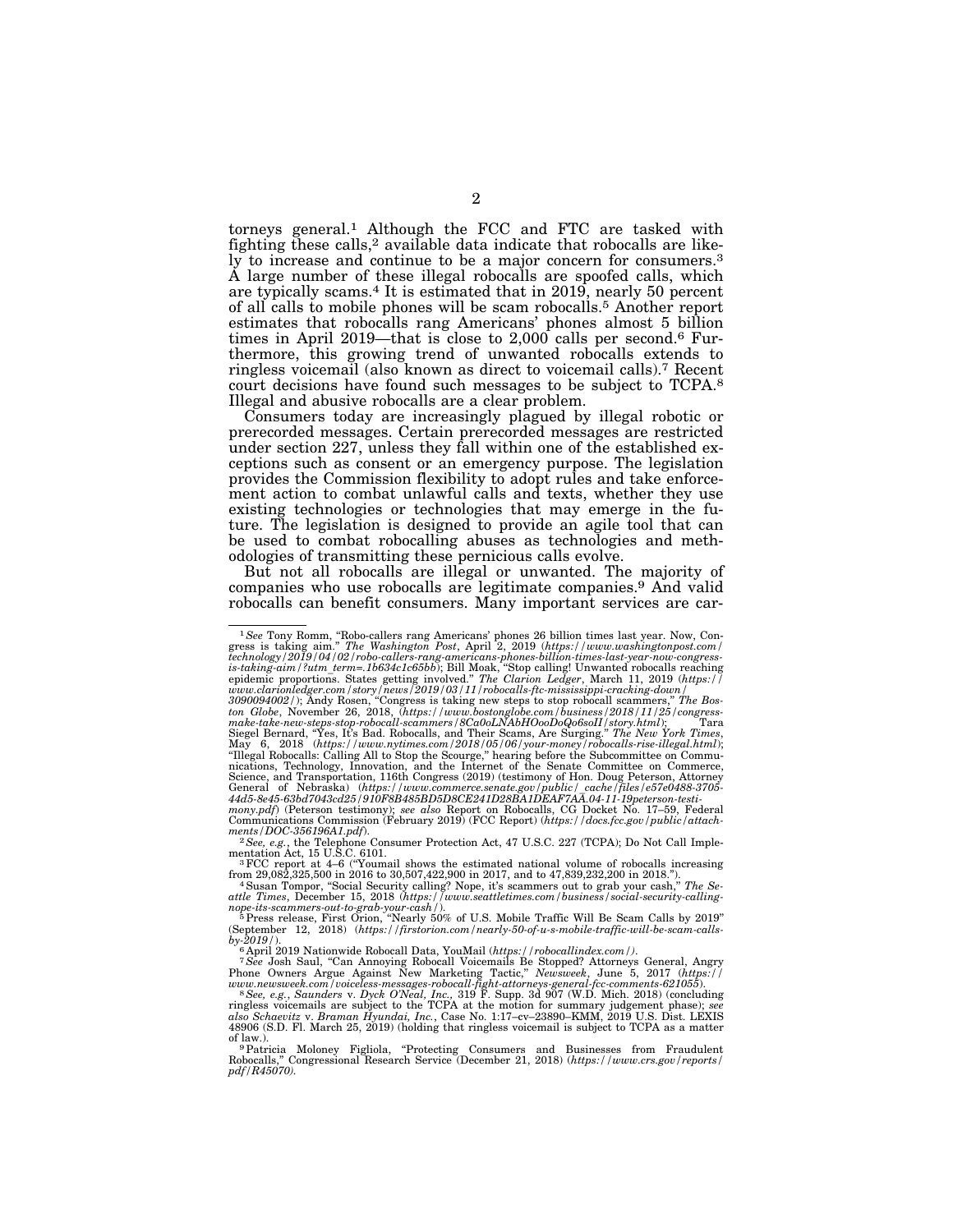ried out via robocalls when institutions and call recipients have established a prior relationship: pharmacies provide updates to consumers that a prescription is ready for pick up; school closing announcements provide families with important and timely information; banks provide customers with fraud alerts, data security breaches, and even calls to convey measures consumers may take to prevent identity theft following a breach; 10 auto manufacturers can warn vehicle owners of urgent safety recalls. These legitimate calls can have life or death consequences for the intended recipient. But, as the FCC has noted, "[t]he same characteristics that make [legitimate] robocalls appealing to businesses also make them appealing to scammers. Those seeking to defraud consumers can do so efficiently and cost-effectively using robocalls, maximizing their ill-gotten gains.'' 11 Unwanted or illegal robocalls threaten this critical communication when frustrated recipients, fearing unwanted or illegal robocalls, are hesitant to answer their phones.12

Illegal robocallers often pose as legitimate businesses or government entities to trick individuals. For example, callers can fake their Caller ID to suggest the call originates from the Internal Revenue Service, a bank, or a local utility.<sup>13</sup> Often these calls threaten that some form of legal or financial jeopardy will result if the recipient does not follow instructions.<sup>14</sup> Faking or falsifying the Caller ID is known as "spoofing." A number is "spoofed" when the Caller ID information is manipulated or altered to display anything other than the originating telephone number.<sup>15</sup> "Spoofing" is illegal if done ''with the intent to defraud, cause harm, or wrongfully obtain anything of value."<sup>16</sup> In some instances, "spoofing" is used legitimately to protect the caller or show affiliation with a specific entity. For example, a battered women's shelter might disguise its telephone number to protect the shelter's true number, which could be tracked and used to locate the center. A doctor calling patients from her cellphone may ''spoof'' her office number to help her patients know who is calling and to avoid giving out personal contact information.17 But, despite these examples, as technology has progressed, it has allowed malicious and illegal robocallers to dramatically increase their ability to target consumers.

On June 22, 2017, the FCC issued a Notice of Apparent Liability (NAL) for Forfeiture finding an individual, Adrian Abramovich, apparently liable for perpetrating one of the largest spoofed robocall

<sup>&</sup>lt;sup>10</sup>"Rules and Regulations Implementing the Telephone Consumer Protection Act of 1991," Declaratory Ruling and Order, 30 FCC Rcd. 7961 (2015).

claratory Ruling and Order, 30 FCC Rcd. 7961 (2015).<br><sup>11</sup> FCC report at 4.<br><sup>12</sup> Tara Siegel Bernard, "Yes, It's Bad. Robocalls, and Their Scams, Are Surging," *The New*<br>*York Times*, May 6, 2018 (*https://www.nytimes.com/2 illegal.html*) (noting that a surgeon failed to respond to a phone call from an emergency room believing it to be a robocall, which caused the surgeon to lose valuable time in responding to

the injured individual).<br><sup>13</sup> FCC report at 4.<br><sup>14</sup> Michelle Singletary, "Robocalls have these retirees afraid to answer their phones," *The*<br>Washington Post, March 8, 2019 (https://www.washingtonpost.com/business/2019/03 *support-scams-other-schemes-are-hitting-seniors-hard-costing-millions/?noredirect=on&utm*\_ *term=.bd10b4d8d833*). 15*See* ''Rules and Regulations Implementing the Truth in Caller ID Act of 2009,'' Report and

Order, 26 FCC Rcd 9114, 9115, para. 1 (2011) (stating that spoofing may also involve manipu-lating or altering the caller ID to display a name or other text (i.e., anything other than the

originating number).<br><sup>16</sup> Truth in Caller ID Act, 15 U.S.C. 227(e).<br>(17 Sarah Krouse, "Stop Robocalling Me!"; "I Didn't!", *The Wall Street Journal*, January 1, 2019<br>(https://www.wsj.com/articles/stop-robocalling-me-i-didn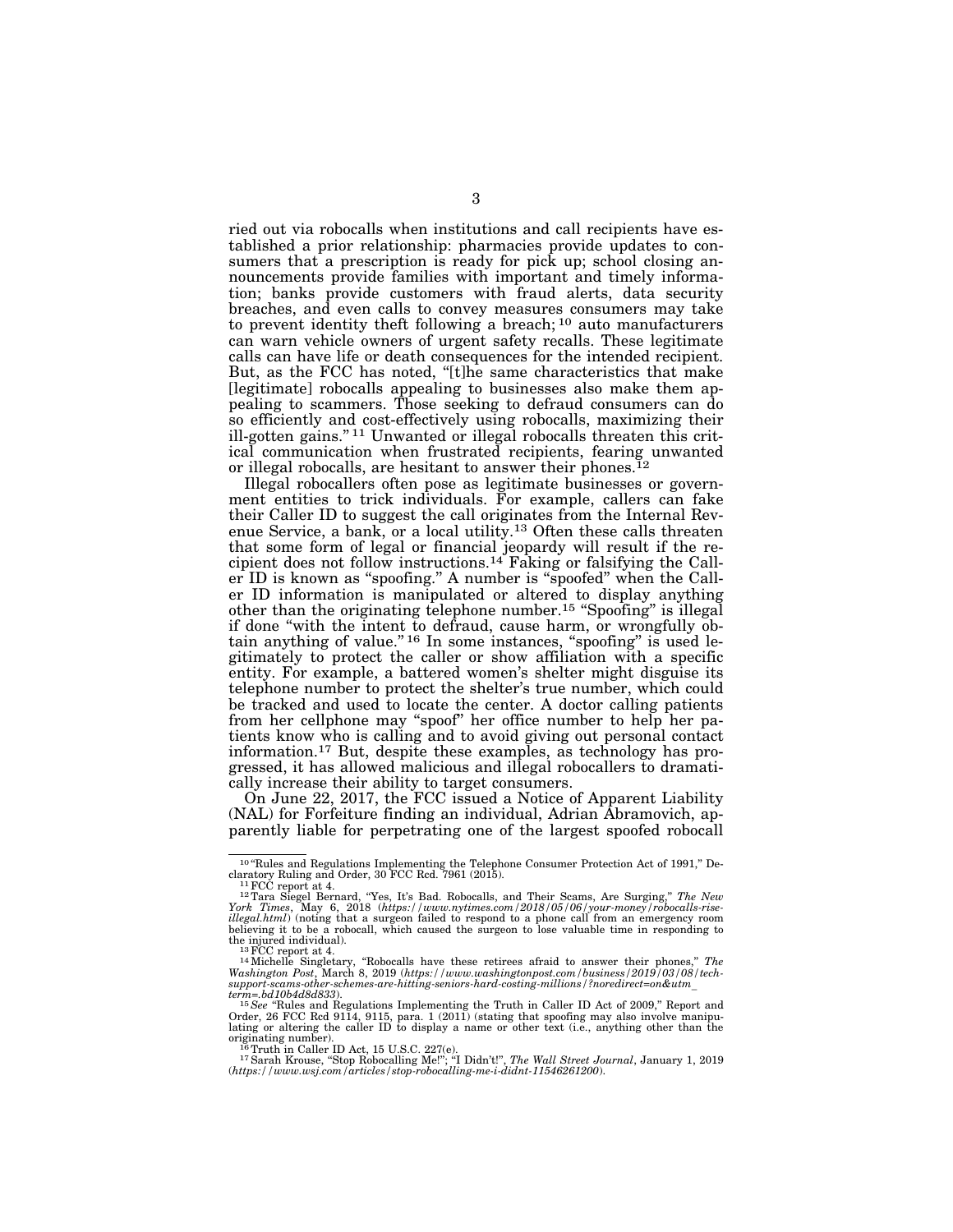campaigns that the FCC had ever investigated.18 The NAL asserted that Mr. Abramovich was responsible for nearly 100 million illegal robocalls during a 3-month period, which equals over 1 million calls each day and nearly 44,000 such calls each hour.<sup>19</sup> These calls used spoofed numbers, appearing on a recipient's Caller ID to originate from a local number, increasing the odds that the recipient would find the number familiar or trustworthy. The robocalls would offer vacations and cruises to Mexico, the Caribbean, and Florida, and would falsely claim affiliation with well-known American travel and hospitality companies, including TripAdvisor, Expedia, Marriott, and Hilton. But trusting recipients would actually be connected to one of several unaffiliated travel agencies that had contracted with Mr. Abramovich to receive calls generated by his network. These travel agencies worked with Mexico-based call centers engaged in selling timeshares and vacation packages to Mexican timeshare facilities.

In the NAL, the FCC proposed a fine of \$120 million against Mr. Abramovich for apparently violating the Truth in Caller ID Act of 2009.20 The FCC also cited—but did not fine—Mr. Abramovich for the separate and additional offenses of making illegal robocalls in violation of the TCPA.21 The FCC may not impose fines on those it does not regulate, like Mr. Abramovich, for violations of the Communications Act or FCC rules until a subsequent violation after a citation has been issued.22 As Senator John Thune noted in a recent hearing, requiring the FCC to issue a warning citation before it can act against illegal robocallers and the current 1-year statute of limitations are hampering Federal enforcers from holding bad actors accountable.23 Moreover, the citation requirement allows malicious robocallers to simply set up shop under a different corporate name and continue their malfeasance.

On October 10, 2017, then-Commerce Committee Chairman Thune sent a letter to Mr. Abramovich inquiring about his involvement with a number of companies that have allegedly made millions of robocalls. On April 18, 2018, the Senate Committee on Commerce, Science, and Transportation held a hearing on abusive robocalls, with Mr. Abramovich appearing before the Committee pursuant to a subpoena.24 He spoke to the availability of software that allows illegal robocallers to make thousands of automated calls with the click of a button. Mr. Abramovich's testimony and responses highlight that the current policies in place are an ineffective deterrent for individuals violating the law.<sup>25</sup>

<sup>&</sup>lt;sup>18</sup> Adrian Abramovich, Marketing Strategy Leaders, Inc., and Marketing Leaders, Inc., Notice of Apparent Liability for Forfeiture, FCC 17-80, June 22, 2017 (https://docs.fcc.gov/public/<br>  $19$ NAL.<br>
<sup>19</sup>NAL.<br>
<sup>20</sup>NAL.<br>
<sup>21</sup>

<sup>&</sup>lt;sup>21</sup> Adrian Abramovich, Marketing Strategy Leaders, Inc., and Marketing Leaders, Inc., Citation and Order, DA 17–593, June 22, 2017 (*https://docs.fcc.gov/public/attachments/DA-17-*

 $593A1.pdf$ .<br><sup>22</sup>See 47 U.S.C. 503(b)(5); *see also* 47 CFR 1.80(a)(5).<br><sup>23</sup> "Illegal Robocalls: Calling All to Stop the Scourge," hearing before the Subcommittee on Com-<br>Communications, Technology, Innovation, and the Inter Chairman, Subcommittee on Communications, Technology, Innovation, and the Internet) (Thune<br>  $\frac{\text{commutation}}{2444 \text{ hours}}$  Pehandle and Hem We Gan Star Tham " harring hefter the Starte Committee and

comments).<br><sup>244</sup>Abusive Robocalls and How We Can Stop Them," hearing before the Senate Committee on<br>Commerce, Science, and Transportation, 115th Congress (2018) (https://<br>www.commerce.senate.gov/public/index.cfm/hearings?I *F94EA2716957*). 25 Id.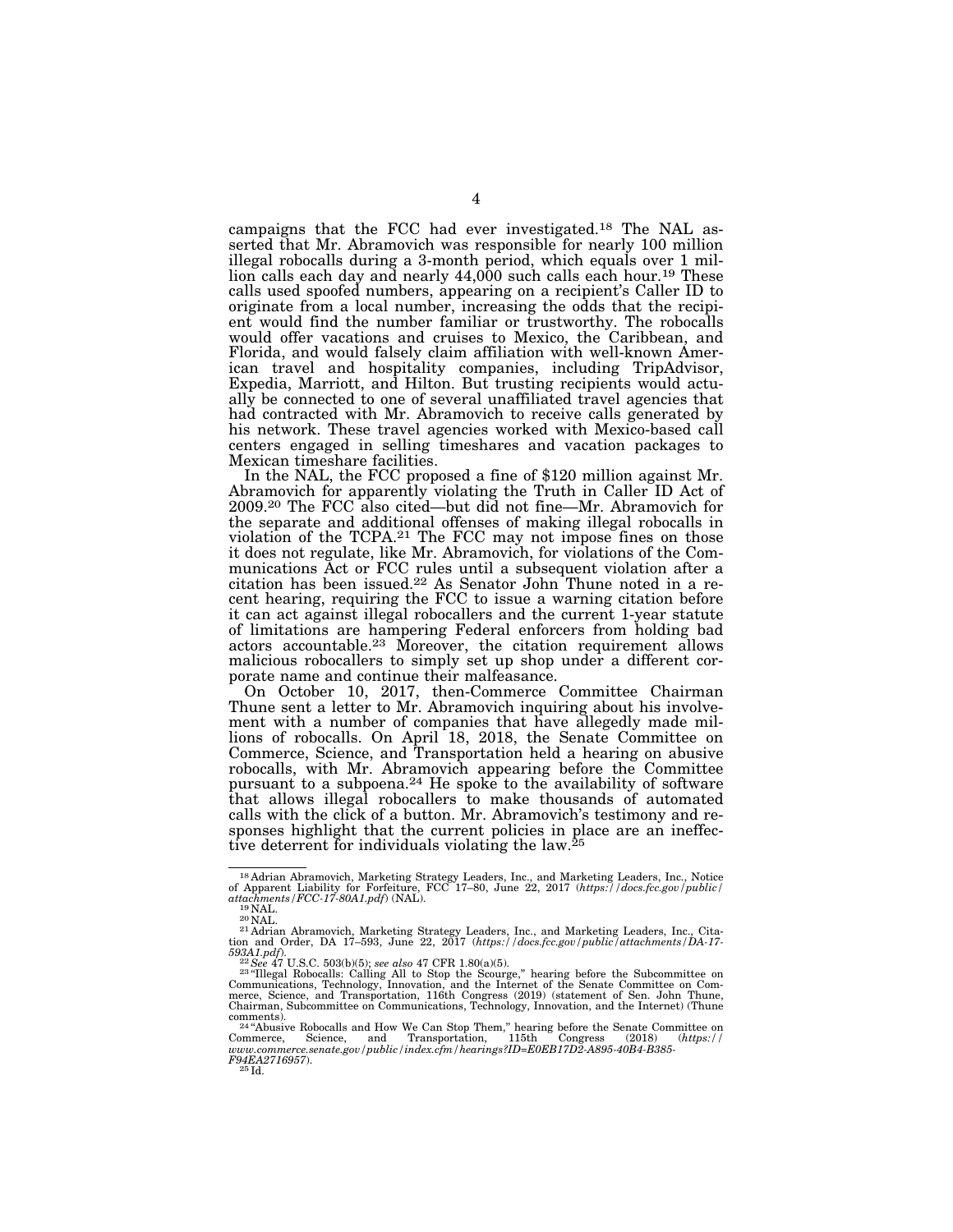To combat illegal robocalls, stronger penalties are needed. At the recent Senate Subcommittee on Communications, Technology, Innovation, and the Internet hearing, ''Illegal Robocalls: Calling All to Stop the Scourge,'' witnesses testified on the need for stronger enforcement mechanisms and the ability for law enforcement to bring criminal enforcement.<sup>26</sup> As Senator Thune noted, robocallers view the risk of getting caught and paying civil fines as a cost of business.27 Nebraska Attorney General Doug Peterson acknowledged just that, stating that, "a lot of these violators probably perceive it that way, as if they're fine to move on. I think when you bring up criminal penalties that's when you get their attention."<sup>28</sup> Another witness responded, ''[I]ndividuals like that [recidivist robocaller] definitely need to be targeted through criminal enforcement. The best way to prevent illegal robocalls is to stop them from ever being made and the best way to ensure that is to put the people that are making them behind bars." 29

In addition to stronger enforcement and enhanced civil and criminal penalties, it is necessary to implement call authentication technologies to reduce robocalls. As robocallers often block or spoof Caller ID, the call recipient does not know the true caller. STIR/ SHAKEN, an industry-developed call-authentication protocol, provides a standards-based means for an originating provider to assert a calling number's legitimacy, and provides a means for terminating providers to verify that the assertion itself is legitimate and trace the call back to its network entry point. Although some in the voice services industry have begun implementing this technology, the TRACED Act would help to ensure the speedy implementation of these authentication technologies and protect consumers. The TRACED Act would direct the FCC to require implementation of the STIR/SHAKEN authentication framework in the Internet protocol networks of those voice service providers who do not implement the technologies on their own.

According to the FCC, it faces several enforcement challenges in investigating illegitimate robocalls. First, many illegal robocallers are based in foreign countries.30 And although Congress has provided the FCC with jurisdiction over foreign caller ID spoofers, 31 the FCC needs cooperation from foreign governments to effectively enforce anti-robocall regulations. Thus, the Attorney General working group that would be required by the TRACED Act specifically calls for including representatives from the Department of State to aid in these efforts. The FCC has also stated that the current 1 year the statute of limitations for violations of TCPA often does not provide sufficient time for the agency to complete investigations involving complex robocalling.32 The TRACED Act would increase the statute of limitations for TCPA violations from 1 year to 3 years

 $^{26}$  Peterson testimony; see also "Illegal Robocalls: Calling All to Stop the Scourge," hearing before the Subcommittee on Communications, Technology, Innovation, and the Internet of the Senate Committee on Commerce, Sc Kevin Rupy on behalf of USTelecom–The Broadband Association) (https://<br>
www.commerce.sentate.gov/public/cache/files/855a4376-1552-4331-9b80-60743250490e/<br>
37FA3F42A63B5BA5E8DE1CF0FC983424.04-11-2019rupy-testimony.pdf) (Ru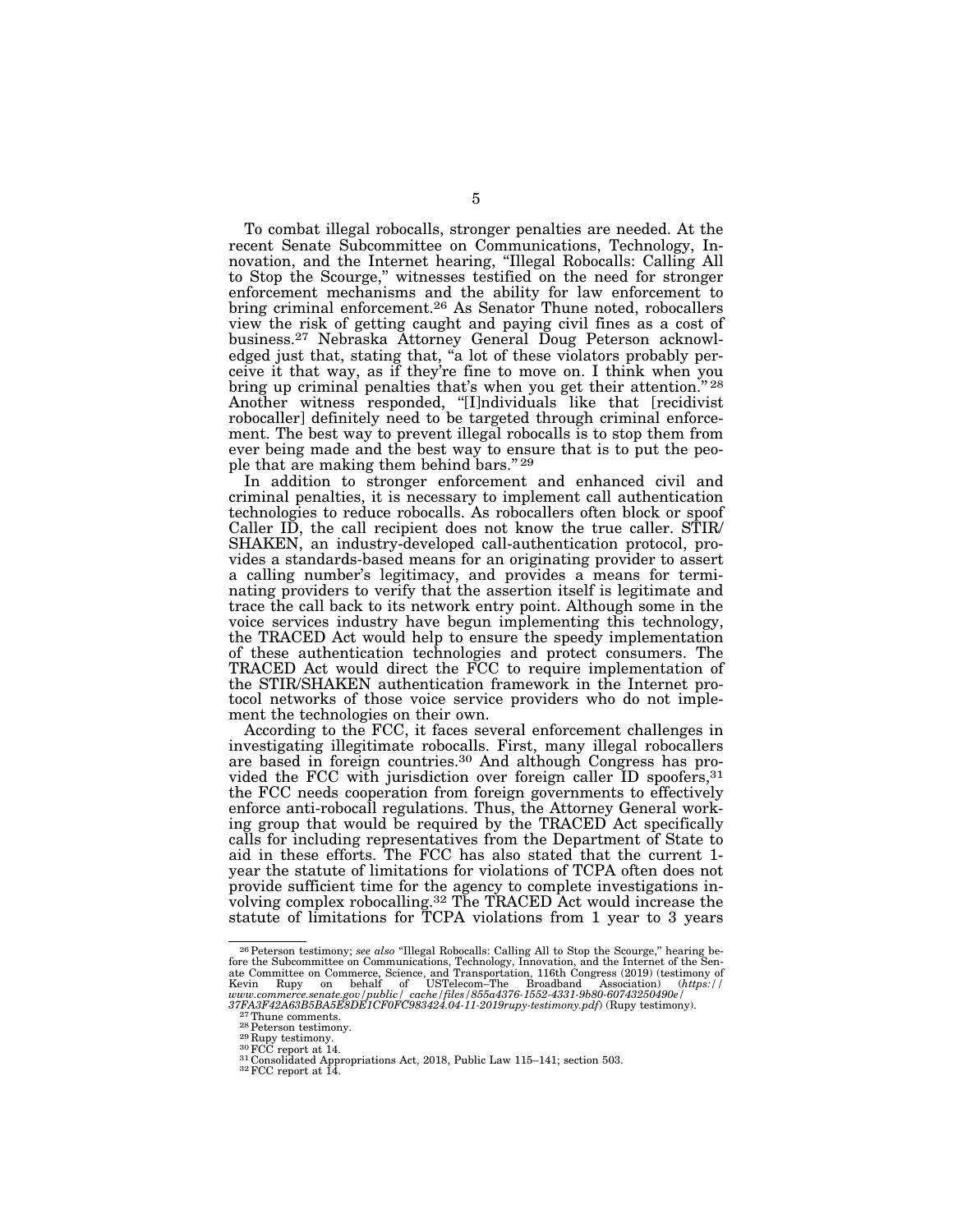for intentional violations, as discussed below, which would enable the FCC to better pursue bad actors.

The TRACED Act is designed to respond to the scourge of illegal robocalls. The legislation would help to substantially increase the penalties for illegal robocalls with intent. The bill would provide stronger tools to combat illegal robocalls and ensure that industry and regulators have the tools and resources needed to address changing technologies. The TRACED Act has broad support: more than 60 Senators are cosponsors of the bill; Attorneys General from all 50 States, the District of Columbia, and three U.S. territories have expressed support for the TRACED Act, as have all Commissioners from both the FCC and FTC; and consumer organizations, including Consumer Reports and AARP, and telecommunications industry groups, including CTIA and US Telecom, have called for passage of the bill.

## SUMMARY OF MAJOR PROVISIONS

S. 151 would do the following:

(1) Provide the FCC with authority to issue additional civil penalties of up to \$10,000 per call on those individuals who intentionally violate section 227(b) of the Communications Act of 1934.

(2) Increase the FCC's ability to initiate enforcement actions against those entities that make illegal robocalls with the intention to violate the law by extending the statute of limitations for such violations from 1 year to 3 years, and eliminates the citation requirement for such violations.

(3) Direct the FCC to require voice service providers to implement the STIR/SHAKEN authentication framework within 18 months of enactment if providers have not already taken certain steps to do so, while allowing the FCC to extend the deadline in the event of undue hardship.

(4) Direct the FCC to study the implementation of STIR/ SHAKEN and the efficacy of the STIR/SHAKEN authentication framework every 3 years and report findings on actions taken to revise or replace STIR/SHAKEN if the FCC determines it is in the public interest.

(5) Require the FCC to develop rules pertaining to a safe harbor for voice service providers that inadvertently block legitimate callers under a STIR/SHAKEN protocol and have used reasonable care, and allowing parties adversely affected to verify the authenticity of their calls.

(6) Require the FCC to conduct a rulemaking regarding methods to protect subscribers from receiving unwanted calls or text messages that use an unauthenticated number.

(7) Direct the Attorney General to convene an interagency working group to study the prosecution of violations of section 227(b) of the Communications Act of 1934 and to provide a report on its findings within 270 days of enactment.

 $(8)$  Direct the FCC to conduct a rulemaking to consider ways to modify FCC policies to reduce access to numbers by potential violators within 180 days of enactment.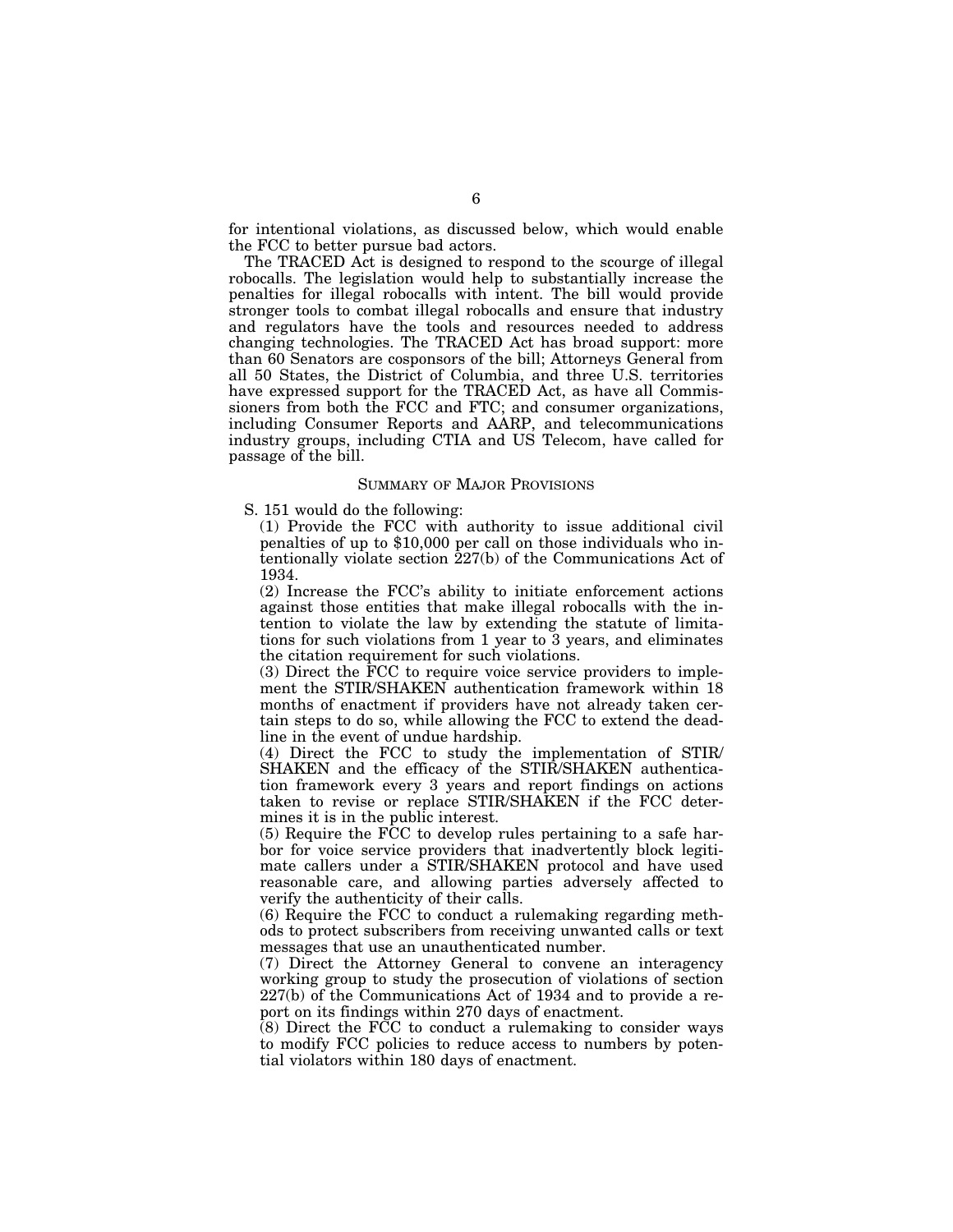## LEGISLATIVE HISTORY

S. 151, the TRACED Act, was introduced on January 16, 2019, by Senator Thune (for himself and Senator Markey) and was referred to the Committee on Commerce, Science, and Transportation of the Senate. As of May 20, 2019, S. 151 has 81 additional cosponsors. On April 3, 2019, the Committee met in open Executive Session and, by voice vote, ordered S. 151 reported favorably with an amendment in the nature of a substitute. The Committee also adopted by voice vote an amendment by Senator Moran that would require the FCC to submit an annual report to Congress detailing its enforcement activities related to the laws, regulations, and policies concerning robocalls and spoofed calls, and specifying the number of complaints received, complaints issued, and notices of apparent liability issued by the FCC.

The House of Representatives has an identical bill, H.R. 1602, the Telephone Robocall Abuse Criminal Enforcement and Deterrence Act, which was introduced on March 7, 2019, by Representative Kustoff (for himself and Representative Posey) and was referred to the Committee on Energy and Commerce of the House of Representatives.

Similar legislation, S. 3655, the Telephone Robocall Abuse Criminal Enforcement and Deterrence Act, was previously introduced and referred to the Committee in the 115th Congress.

On April 11, 2019, the Committee's Subcommittee on Communications, Technology, Innovation, and the Internet held a hearing titled ''Illegal Robocalls: Calling All to Stop the Scourge,'' during which the subcommittee received testimony regarding the need to provide consumers relief from illegal robocalls and ways to improve law enforcement tools to combat robocalls.<sup>33</sup>

On April 18, 2018, the full Committee held a hearing titled ''Abusive Robocalls and How We Can Stop Them.'' This hearing examined the problem of malicious spoofing and abusive robocalls designed to defraud consumers, as well as measures being taken by government and industry to protect consumers.

On May 18, 2016, the full Committee held a hearing titled ''The Telephone Consumer Protection Act at 25: Effects on Consumers and Business.'' This hearing examined the TCPA, the limits it imposed on robocalls, and how the FCC had applied the TCPA to new technologies and practices popularized since adoption of the TCPA.

## ESTIMATED COSTS

In accordance with paragraph 11(a) of rule XXVI of the Standing Rules of the Senate and section 403 of the Congressional Budget Act of 1974, the Committee provides the following cost estimate, prepared by the Congressional Budget Office:

 $33\text{°}$ Illegal Robocalls: Calling All to Stop the Scourge," hearing before the Subcommittee on Communications, Technology, Innovation, and the Internet of the Senate Committee on Commerce, Science, and Transportation, 1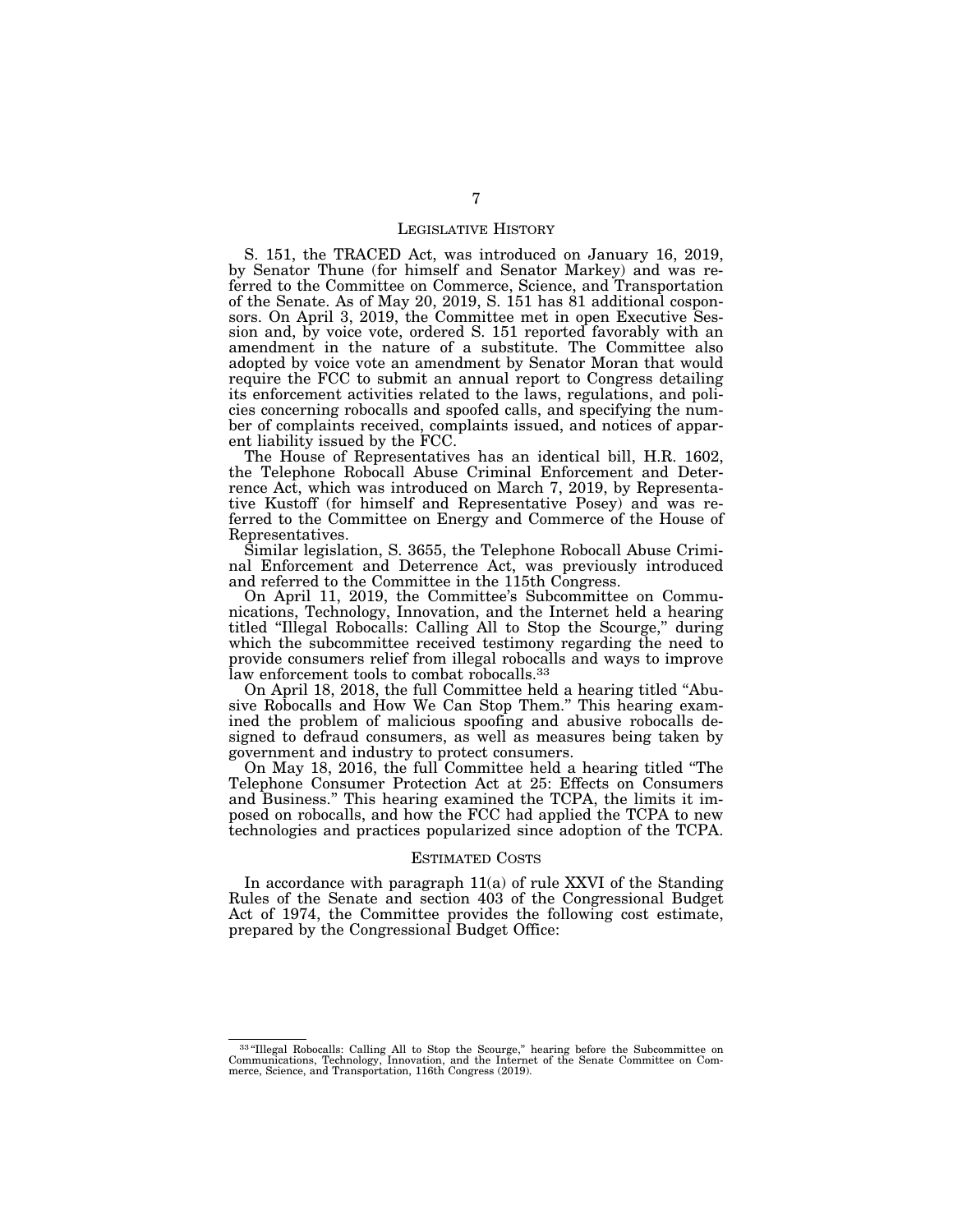S. 151, TRACED Act

As ordered reported by the Senate Committee on Commerce, Science, and Transportation on April 3, 2019

| 2019 | 2019-2024 | 2019-2029                                                                                         |
|------|-----------|---------------------------------------------------------------------------------------------------|
|      |           |                                                                                                   |
|      |           |                                                                                                   |
|      | ÷         |                                                                                                   |
|      |           |                                                                                                   |
|      |           | n.e.                                                                                              |
| Yes  |           |                                                                                                   |
| No   |           | No<br>Yes, Cannot<br>Determine<br>Costs                                                           |
|      |           | <b>Mandate Effects</b><br>Contains intergovernmental mandate?<br>Contains private-sector mandate? |

S. 151 would authorize the Federal Communications Commission (FCC) to levy additional civil penalties on people who intentionally violate restrictions on the use of automated telephone equipment (that is, illegal robocallers and spoofers).<sup>1</sup> In addition, S.  $151$  would extend the period in which intentional violators are subject to enforcement, and the FCC would be required to report to the Congress annually on its enforcement.

The bill also would direct the FCC to require voice service providers (VSPs) to implement—within 18 months of enactment—the framework known as STIR/SHAKEN (secure telephone identity revisited and signature-based handling of asserted information using tokens) to authenticate caller ID in their Internet protocol networks. The FCC would be required to assess the implementation and efficacy of the STIR/SHAKEN framework and periodically report to the Congress.

S. 151 also would direct the Department of Justice to form an interagency working group to study prosecutions related to restrictions on the use of automated telephone equipment and report the findings to the Congress.

## *Budgetary Effects*

CBO estimates that additional penalties collected under S. 151, which are recorded in the budget as revenues, would be insignificant because it would probably be difficult to collect assessed penalties.

Using information from the FCC, CBO estimates that the agency's cost to implement the bill would total \$1 million over the 2019–2024 period. However, because the FCC is authorized to collect fees sufficient to offset its regulatory costs, CBO estimates that the net cost would be negligible, assuming appropriation actions consistent with that authority.

CBO also estimates that the cost of the operating an interagency working group would not be significant and would be subject to the availability of appropriated funds. The only exception would be the

 $^1$  Robocallers use automatic dialing systems or artificial or prerecorded voices to place calls without the recipients' consent. Spoofers disguise their identities by altering or manipulating information shown on caller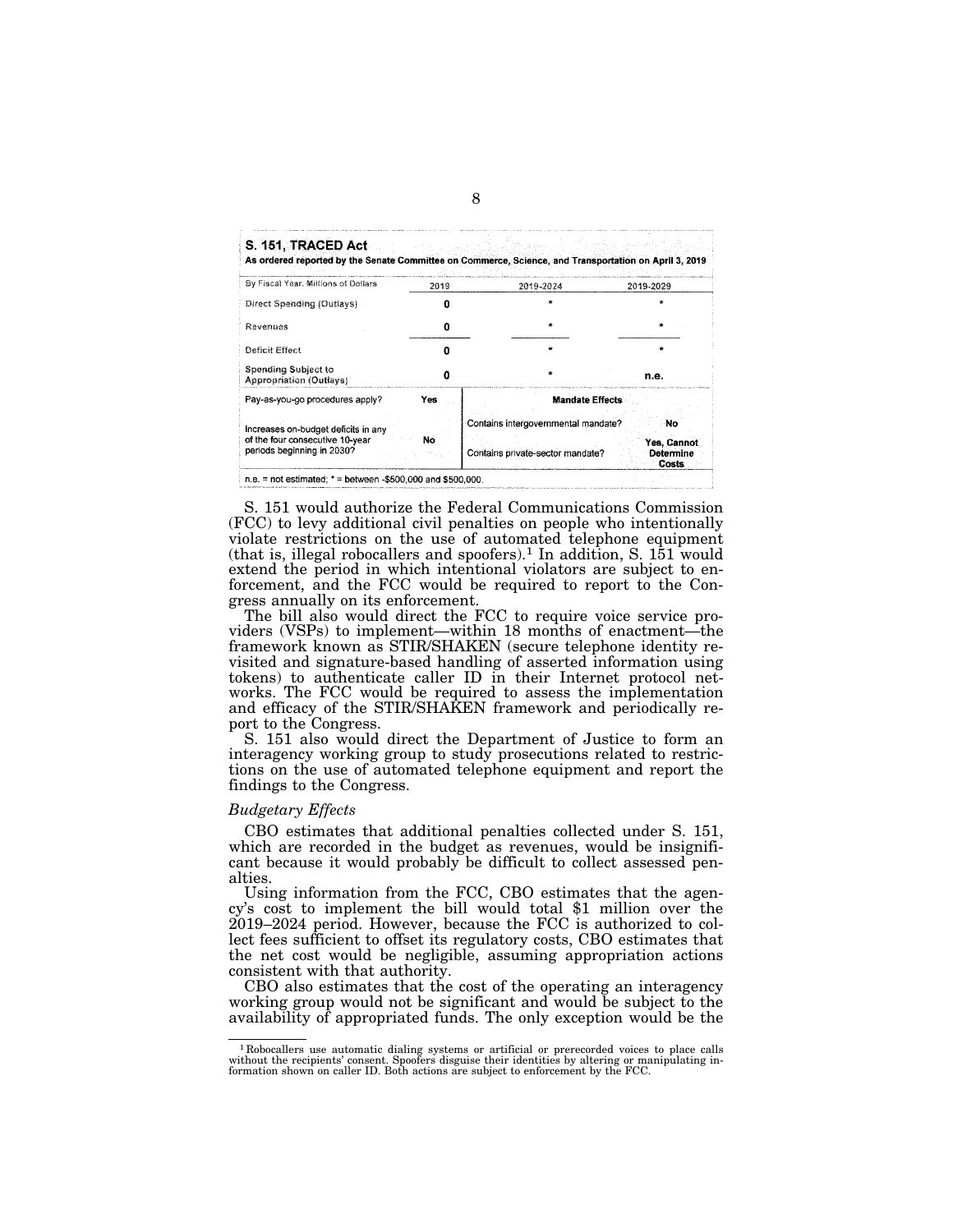costs associated with the Consumer Financial Protection Bureau's participation in the working group. Any spending by the bureau, which CBO estimates would not be significant, would be considered mandatory.

## *Private-Sector Mandates*

S. 151 contains private-sector mandates as defined in the Unfunded Mandates Reform Act (UMRA). CBO cannot determine whether those mandates' aggregate costs would exceed the UMRA threshold (\$164 million in 2019, adjusted annually for inflation).

Under current law, the FCC has encouraged VSPs to develop call authentication procedures that are equivalent to the STIR/SHAK-EN framework by November 2019. If VSPs do not voluntarily meet that standard within a year of enactment, the bill would direct the FCC to require them to adopt the STIR/SHAKEN framework within 18 months of enactment. The mandate's cost would be the expenses incurred by VSPs to match or adopt the framework as established through FCC regulation. Because CBO cannot anticipate the rate or degree of compliance at the one-year mark, we cannot determine whether the mandate's costs would exceed the privatesector threshold.

S. 151 would impose an additional private-sector mandate by removing a private right of action. The bill would limit the right of plaintiffs to file suit against certain VSPs for unintended or inadvertent blocking of calls. The cost of the mandate would be the forgone net value of awards and settlements that would have been granted for such claims in the absence of the bill. CBO has no basis on which to estimate the number of possible lawsuits that would be precluded by the bill and cannot predict the amount of potential forgone settlements. Therefore, we cannot determine whether the cost of the mandate would exceed the annual threshold.

Finally, if the FCC increased fees to offset the costs of implementing activities required by the bill, the cost of an existing private-sector mandate also would increase. Using information from the FCC, CBO estimates that the increase would total about \$1 million over the 2019–2024 period.

The CBO staff contacts for this estimate are David Hughes (for federal costs) and Rachel Austin (for mandates). The estimate was reviewed by H. Samuel Papenfuss, Deputy Assistant Director for Budget Analysis.

#### REGULATORY IMPACT STATEMENT

In accordance with paragraph 11(b) of rule XXVI of the Standing Rules of the Senate, the Committee provides the following evaluation of the regulatory impact of the legislation, as reported:

### NUMBER OF PERSONS COVERED

The number of persons covered by this legislation should be consistent with current levels already regulated under the TCPA and the Communications Act of 1934.

#### ECONOMIC IMPACT

S. 151 is not expected to have an adverse impact on the Nation's economy. Rather, the legislation would promote government and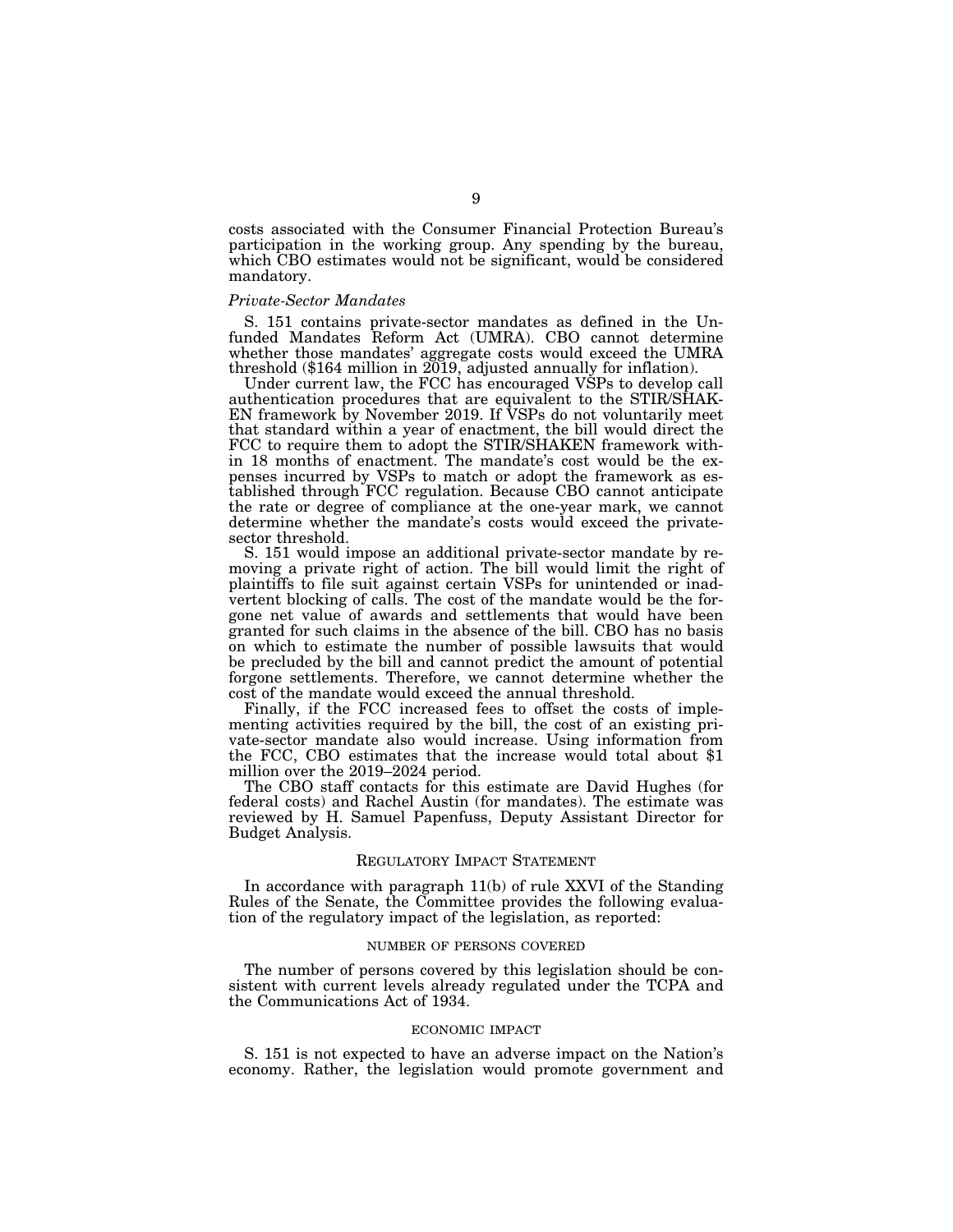commercial efforts to reduce one of the largest consumer complaints. By eliminating scams and time-wasting illegal and unwanted robocalls, the legislation should significantly reduce economic inefficiencies associated with those calls, as well as combating fraud and other malicious and costly activity caused by such calls.

#### PRIVACY

S. 151 would further the privacy protections of the TCPA by helping to reduce the number of illegal robocalls and associated fraud.

#### PAPERWORK

The Committee does not anticipate a major increase in paperwork burdens resulting from the passage of this legislation, including with respect to the new obligations on voice service providers to adopt call authentication technologies. The bill would require reports to Congress on the steps taken nationally toward adoption of call authentication and on the work of a new interagency working group on preventing robocalls.

## CONGRESSIONALLY DIRECTED SPENDING

In compliance with paragraph 4(b) of rule XLIV of the Standing Rules of the Senate, the Committee provides that no provisions contained in the bill, as reported, meet the definition of congressionally directed spending items under the rule.

## SECTION-BY-SECTION ANALYSIS

## *Section 1. Short title.*

This section would provide that the legislation may be cited as the ''Telephone Robocall Abuse Criminal Enforcement and Deterrence Act<sup>5</sup> or the "TRACED Act."

## *Section 2. Forfeiture.*

Subsection (a) would amend section 227 of the Communications Act of 1934 ("Communications Act") to add a new subsection (b)(4). Subparagraph (A) of that new subsection would provide that any person that is determined by the Commission, in accordance with paragraph (3) or (4) of section 503(b) of the Communications Act, to have violated any provision of section 227(b) would be liable to the United States for a forfeiture penalty pursuant to sections  $503(b)(1)$  and  $503(b)(2)$  of the Act. The amount of the forfeiture penalty determined under this new subparagraph shall be determined in accordance with subparagraphs (A) through (F) of section 503(b)(2).

Subparagraph (B) of that new subsection would provide that for violations of section 227(b) where there was the intent to cause such violation, the bill would provide that the person who committed such violation would be subject to an enhanced penalty. The amount of that enhanced forfeiture penalty determined under this new subparagraph would be equal to an amount determined in accordance with subparagraphs (A) through  $(F)$  of section 503(b)(2), plus an additional amount not to exceed \$10,000. The new sub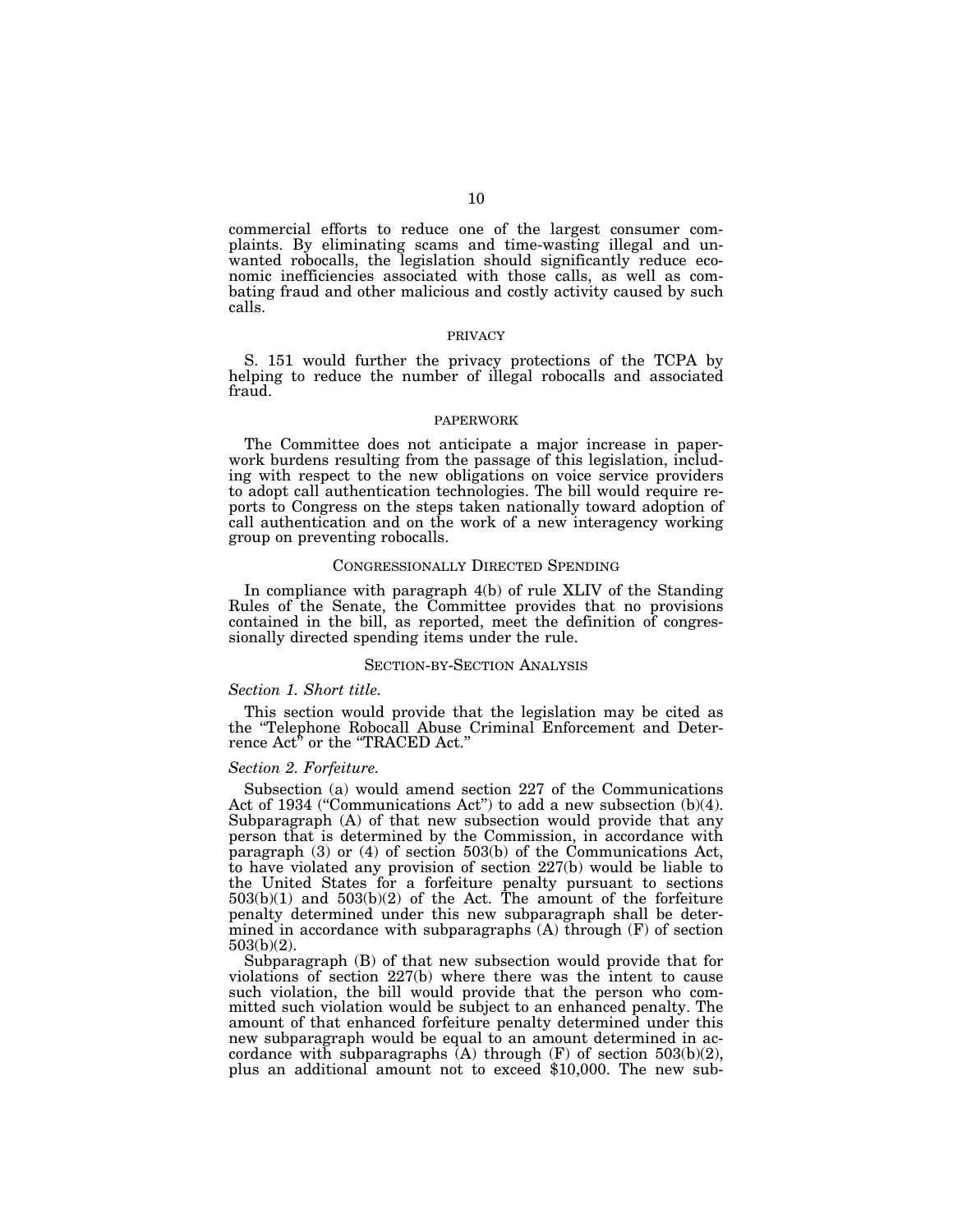section (b)(4) would include a rule of construction providing that the Commission may not impose a forfeiture on a person under both subparagraphs  $(A)$  and  $(\hat{B})$  for the same conduct.

Subsection (a) would further provide that any forfeiture penalty determined under section 2 would be recoverable under section 504(a) of the Communications Act. It also would specify that no forfeiture liability shall be determined under subparagraph (A) or (B) against any person unless such person receives the notice required by paragraph (3) or (4) of section 503(b) of the Communications Act.

The FCC currently has a 1-year statute of limitations for violations of restrictions on the use of automatic telephone dialing systems. Subsection (a) would give the FCC an additional 2 years to pursue intentional violations of restrictions on the use of automatic telephone dialing systems, and would allow the FCC to impose additional fines for such violations.

Finally, subsection (a) would revise section 227(h) of the Communications Act to direct the FCC to prepare an annual report to Congress on its enforcement of laws, regulations, and policies related to robocalls and spoofed calls. The report must include the following:

 $(1)$  the number of complaints received that year;

(2) the number of citations issued by the Commission to enforce laws, regulations, and policies related to robocalls and spoofed calls;

(3) the number of notices of apparent liability issued related to such laws, regulations, and policies; and

(4) for each notice of apparent liability, the proposed penalty, the person to whom the notice was issued, and status.

Subsection (b) would state that amendments made by this section shall not affect any action or proceeding commenced before and pending on the date of enactment.

Subsection (c) would direct the FCC to adopt rules implementing this section not later than 270 days after enactment of this Act.

New subsection  $227(b)(4)(A)$  would make clear that the FCC may impose a penalty against any entity, regardless of whether or not it is a licensee or common carrier, that violates section 227(b), without first having to issue a citation. In addition, new subsection 227(b)(4)(B) augments existing penalties against those who intentionally violate the TCPA. Therefore, this new subsection provides the FCC with the authority to impose a penalty of up to \$10,000 per intentional unlawful robocall, in addition to the forfeiture penalty amount that may be imposed pursuant to section 503(b) of the Communications Act of 1934, as amended.

The FCC currently has a 1-year statute of limitations for violations of restrictions on the use of automatic telephone dialing systems. The TRACED Act would allow the FCC an additional 2 years to pursue intentional violations of restrictions on the use of automatic telephone dialing systems, and would allow the FCC to impose additional fines for such violations. The Committee intends that the changes made by this section would not in any way limit consumers' private rights of action or existing FCC authority to pursue violations of restrictions on use of telephone equipment under 47 U.S.C. 503(b)(1). Additionally, the TRACED Act is not intended to change the existing FCC rules or the enforcement process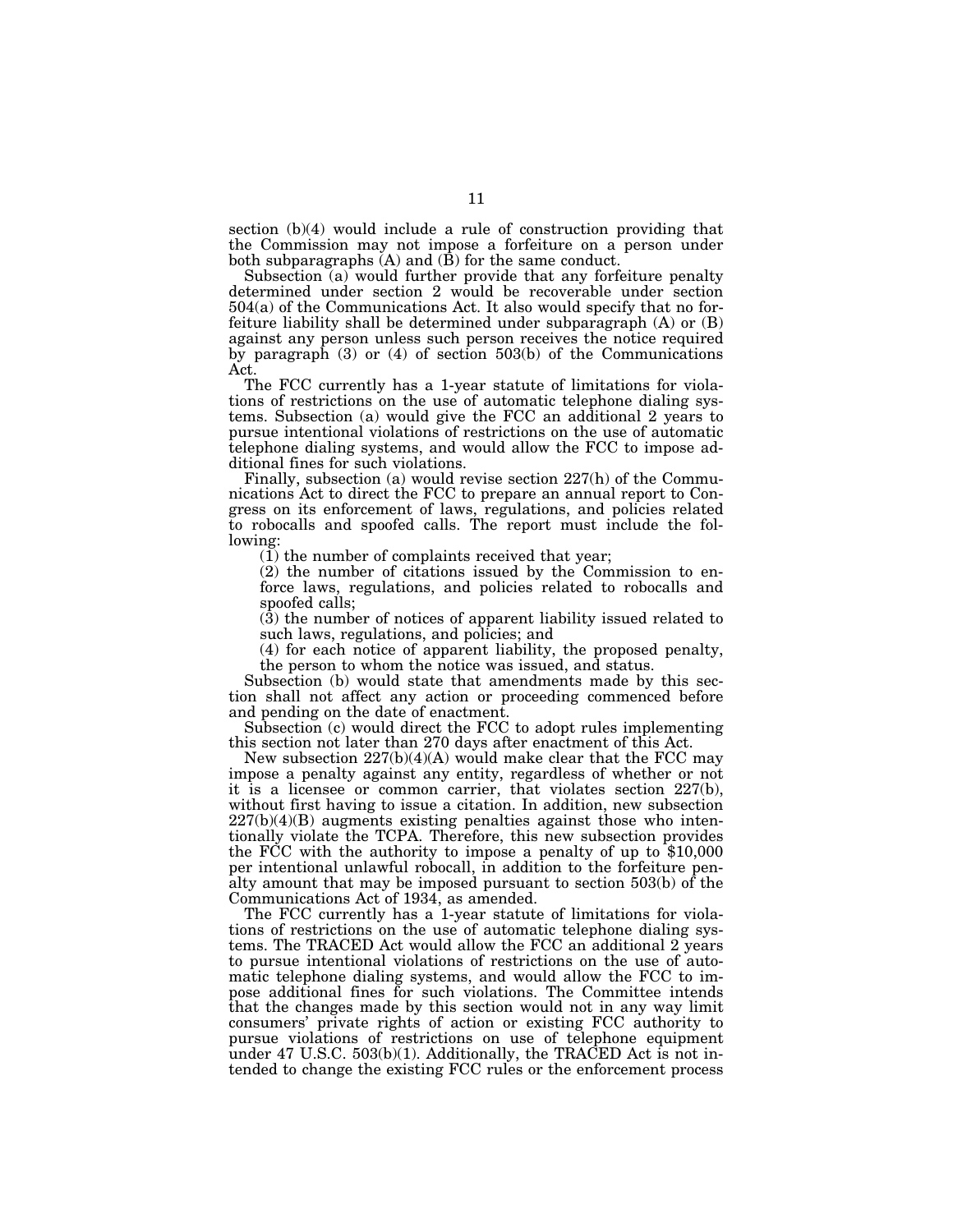or penalties applicable to good-faith calls made by legitimate businesses as permitted under the provisions of section 227 of the Communications Act.

The Commission has and would retain in full the ability to penalize willful or repeated failure to comply with Commission rules; the TRACED Act would supplement this ability with a 2-year extension for intentional violations. The Committee understands that in the past, the Commission has determined that ''willful,'' as used in section 503(b)(1) of the Communications Act, means "the 'conscious and deliberate commission or omission of [any] act, irrespective of any intent to violate' the law."<sup>34</sup> The Commission concluded ''[w]hether [the Company] intended to violate the TCPA is not relevant to determining whether the Company's conduct was willful. [The Company] willfully committed the act of making prerecorded message calls—a service for which it received financial compensation from its clients—and those calls violated the TCPA. [The Company's] violations were therefore willful." 35 Although the Commission would continue to be able to pursue violations—irrespective of any intent to violate-under 47 U.S.C. 227(b)(4)(A), the additional 2 years provided by the TRACED Act would be limited to 47 U.S.C.  $227(b)$  $(d)$  $(B)$ —violations with the intent to cause such violation.

By limiting the extended enforcement period to ''violations with the intent to cause such violation,'' the TRACED Act would allow the Commission additional time to pursue the worst of the worst: scammers and lead-generation mills intentionally violating restrictions on the use of automatic telephone dialing systems. Merely having "committed the act [that] violated the TCPA" would not be sufficient. For example, making a call using an automatic telephone dialing system without having updated a calling list to remove customers that have changed numbers or that revoked consent to receive otherwise prohibited calls would not reach the intent standard necessary for action pursuant to 47 U.S.C.  $227(b)(4)(B)$ . Rather, the calling party must knowingly use an automatic telephone dialing system to intentionally place calls to covered numbers without a reasonable basis for believing it had the necessary consent to call. It must also intend to violate the other applicable legal requirements, including any such requirements set forth in the TCPA's statutory exceptions and the regulatory exemptions and clarifications issued by the FCC relating to the TCPA.

If a caller intentionally uses an automatic telephone dialing system to call randomly generated numbers, sequential numbers (i.e., dialing the next ordinal number), or numbers according to a formula (e.g., every third number or numbers divisible by seven) without a reasonable basis to conclude that the intended recipient had consented to receive such calls, that action would constitute the intent to cause a violation, as long as the intent requirement was satisfied for the other elements of the TCPA. Similarly, if a caller uses an automatic telephone dialing system in violation of the restrictions in 47 U.S.C. 227(b), and in making those calls spoofs its number in violation of 47 U.S.C. 227(e), the spoofing would demonstrate intent to cause violations pursuant to 47 U.S.C. 227(b)(4)(B).

<sup>34</sup>Dialing Services LLC Forfeiture Order, 32 FCC Rcd. 6192, 6203, at para 30 (2017), (citing 47 U.S.C. 312(f)(1)) (emphasis in original) (*https://docs.fcc.gov/public/attachments/FCC-17- 97A1.pdf*). 35 Id.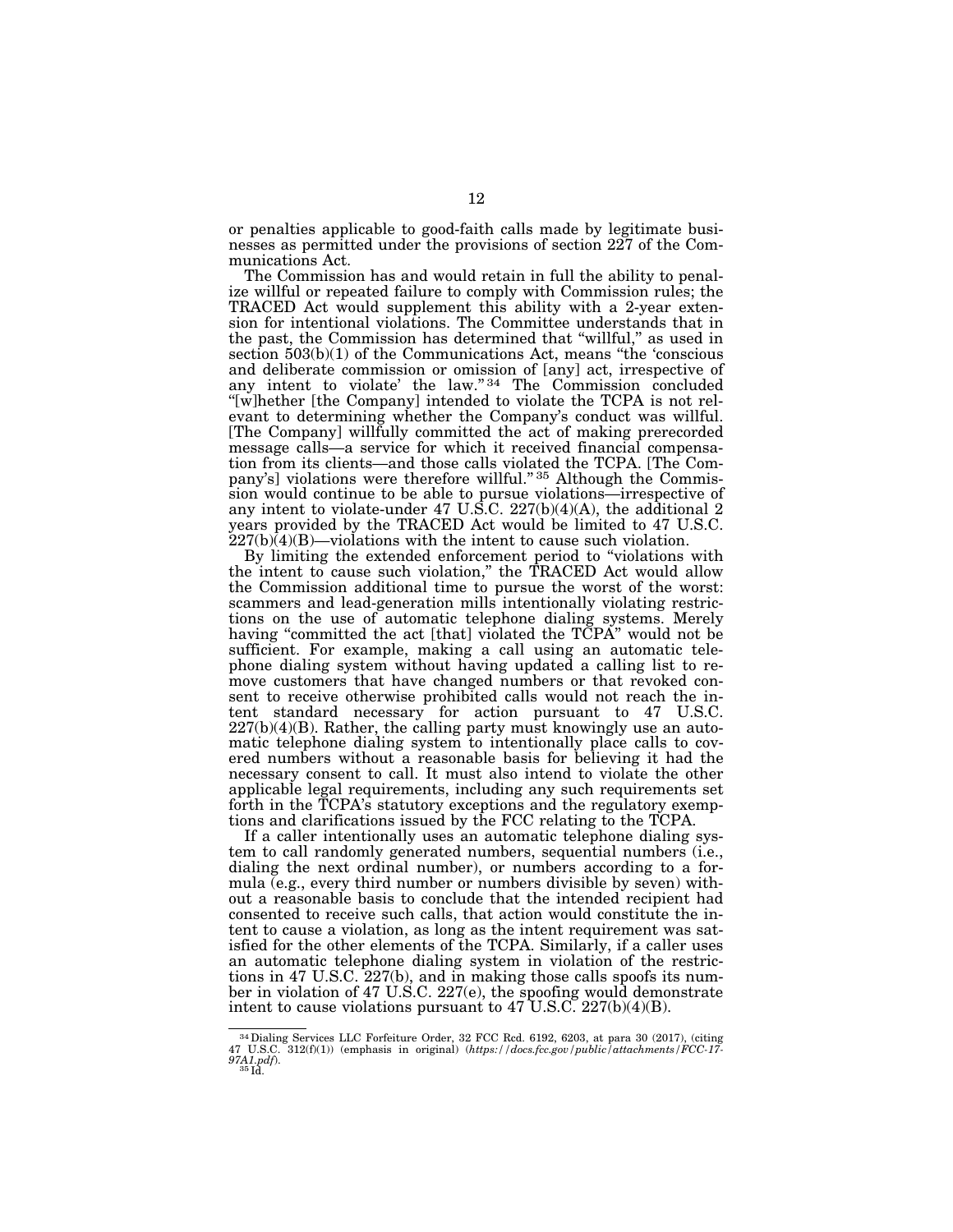The Committee recognizes that the phrasing of this standard is not a common phrasing in the U.S. Code, and is written specifically in light of the need to overcome the Commission's interpretation of "willful," to ensure that this new enhanced enforcement authority is limited to truly intentional violations. The Committee intends for the Commission and the courts to interpret this standard in a straightforward manner consistent with the guidance expressed here.

It would be an affirmative defense to an action pursuant to 47 U.S.C.  $227(b)(4)(B)$  to demonstrate a practice of having prior business relationships with the overwhelming majority of intended call recipients.

The Act would not apply the heightened intent standard to violations other than violations of 47 U.S.C. 227(b).

#### *Section 3. Call authentication.*

Subsection (a) would provide definitions for ''STIR/SHAKEN authentication framework'' and ''voice service'' as used in this section.

Subsection (b) would direct the FCC to require a provider of voice service to implement the STIR/SHAKEN authentication framework in the Internet-protocol networks of voice service providers within 18 months of enactment. The FCC shall not take action against a voice provider, though, if it determines that a provider of voice service, not later than 12 months after enactment:

(1) has adopted the STIR/SHAKEN authentication framework; (2) has agreed to participate with other voice service providers in the STIR/SHAKEN authentication framework;

(3) has begun implementation of the STIR/SHAKEN authentication framework; and

(4) will be capable of fully implementing the STIR/SHAKEN authentication framework not later than 18 months after enactment.

Subsection (b) also would direct the FCC, within 12 months of enactment, to report on the determination required under paragraph (b)(2). The report must include analysis of the extent to which providers of voice services have implemented the STIR/ SHAKEN authentication framework and an assessment of the efficacy of the STIR/SHAKEN authentication framework in addressing all aspects of call authentication.

Subsection (b) also would require the FCC—within 3 years of enactment and every 3 years thereafter—to analyze the efficacy of the authentication framework implemented under this section and to revise or replace the call authentication framework under this section if the FCC determines it is in the public interest to do so. The FCC would also be required to report on the findings of these analyses and any actions to revise or replace the call authentication under subparagraph (4)(b).

Efforts to combat illegal robocalls and Caller ID scams are not intended to dampen competition or innovation in the U.S. communications marketplace. The success of the STIR/SHAKEN framework's implementation across U.S. voice networks will depend, in part, on making solutions available for the variety of calling technologies and business models. As part of its implementation report, the Commission shall investigate and report on the success of efforts to develop standards to enable STIR/SHAKEN implementa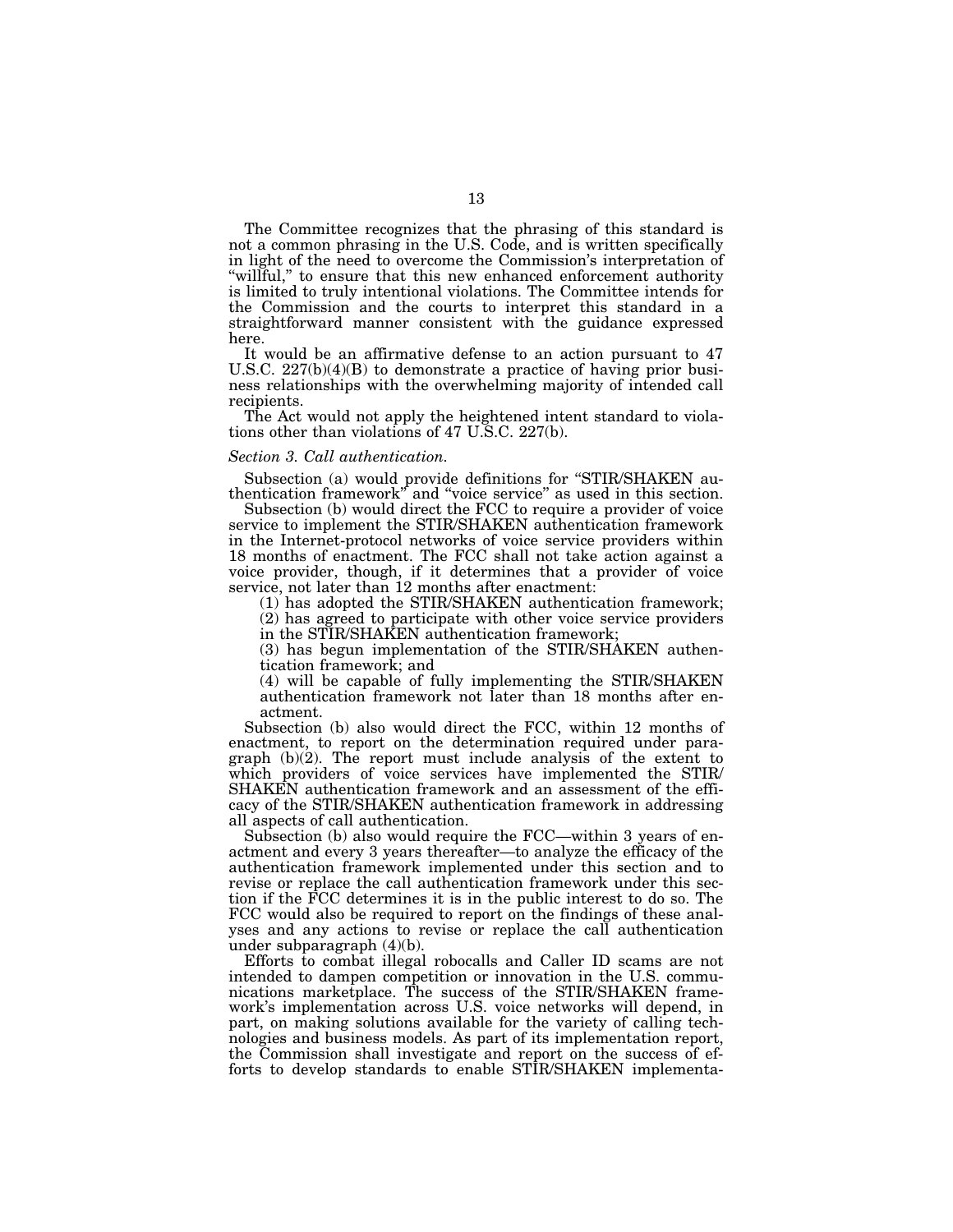tion for the various calling technologies and business models, such as the development of a TN-PoP solution for outbound-only calling services or its successor.

Subsection (b) also would allow the FCC to extend any deadline for the implementation of a call authentication framework required under this section by 12 months or a further amount of time as the FCC determines necessary if the FCC determines that purchasing or upgrading equipment to support call authentication, or the lack of availability of equipment, would constitute a substantial hardship for a provider or category of providers of voice services.

In its initial form, STIR/SHAKEN may not function properly with certain calling technologies and in certain scenarios, such as outbound-only calling technologies where the service provider does not assign individual telephone numbers to outbound callers. The development of a solution will require broad industry participation, and the FCC should encourage such participation. The Commission should encourage Alliance for Telecommunications Industry Solutions (ATIS) members, including key industry stakeholders, to develop without undue delay, a call authentication solution such as TN-PoP or a similar extension of STIR/SHAKEN that will provide an opportunity for such calling technologies to receive the highest level of attestation for outbound calls. If such a standard is not readily available but development is proceeding in a reasonable and timely manner, the Commission may consider the lack of an industry-standard approach to signing that would permit these companies to obtain highest level attestation for their outbound calls to present a substantial hardship and should, if it is in the public interest to do so, grant an extension of the implementation deadline to legitimate voice service providers using such technologies, if those providers demonstrate reasonable efforts to minimize caller ID fraud and readiness to implement a technological solution once it becomes available. Similarly, the Commission should monitor the pace with which equipment vendors upgrade their products to enable STIR/SHAKEN signing and should consider granting an extension, if consistent with the public interest to do so, to any class of service providers whose implementation of STIR/ SHAKEN is hampered by an inability to procure the necessary equipment.

Subsection (c) would direct the FCC to promulgate a series of rules related to the use of call authentication technologies. Specifically, these rules must establish when a provider of voice service may block a voice call based on information provided by a call authentication framework. The rules would also establish a safe harbor shielding a provider of voice service from liability for unintended or inadvertent blocking of calls, or for the unintended or inadvertent misidentification of the level of trust for individual calls based on information provided by the call-authentication framework. The rules would also establish a process to permit a calling party adversely affected by the information provided by the authentication framework to verify the authenticity of the calling party's calls. As part of the creation of this process the Committee believes that the Commission should consider what information can be provided to a caller so that the caller can determine why it has been adversely affected by call authentication, but should not provide in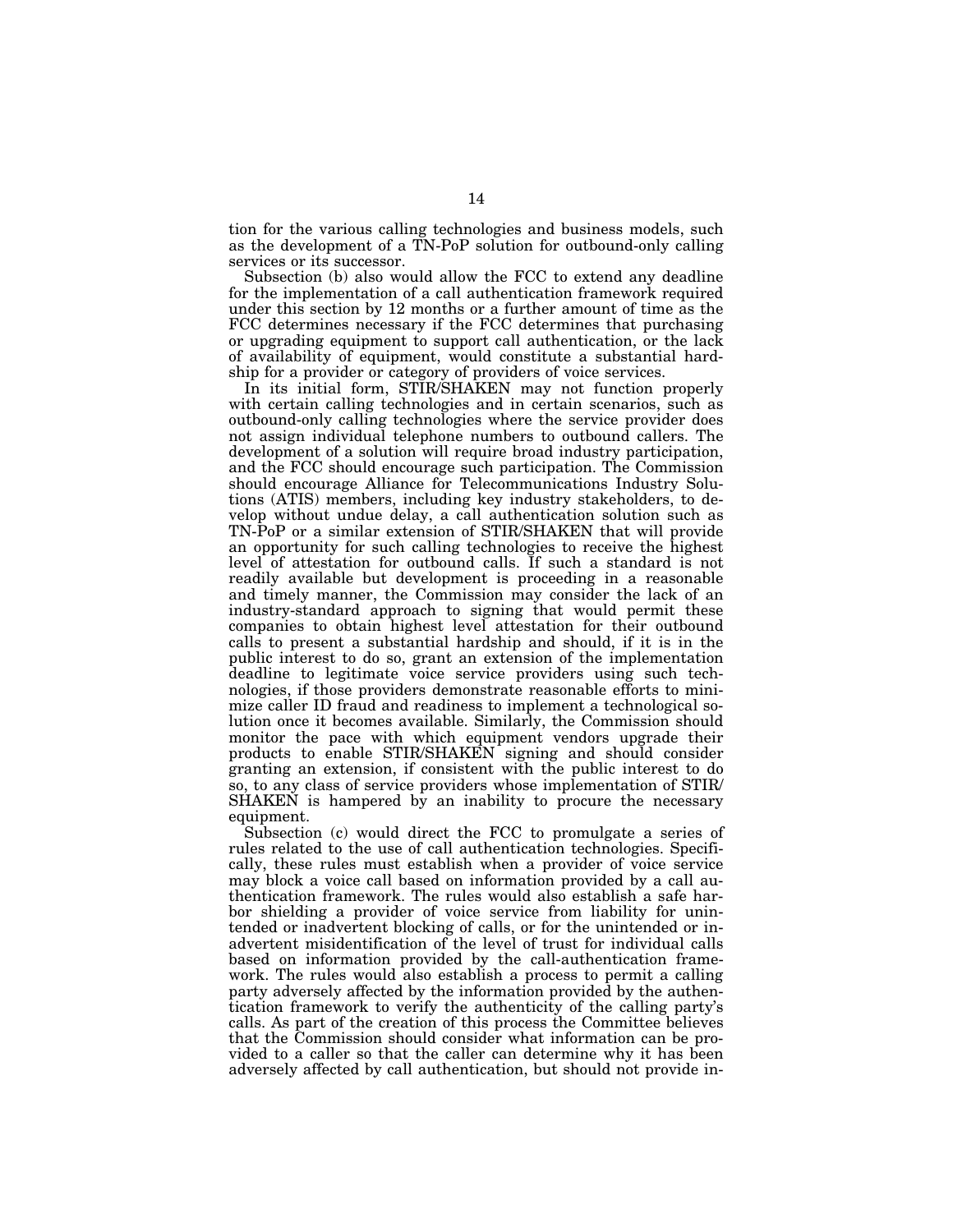formation that would facilitate frustration of call authentication technologies.

Paragraph  $(c)(2)$  would direct the FCC to consider three elements when limiting the liability of a provider based on the extent to the which the provider:

(1) blocks or identifies calls based on the information provided by the authentication framework;

(2) implements procedures based on the information provided by the authentication framework; and

(3) uses reasonable care.

In determining under what circumstances to provide a safe harbor for inadvertently blocking legitimate calls, this section outlines a minimum set of considerations in order to limit any potentially adverse impact of such action on voice service providers and consumers. These considerations are not intended to supplant the factors to which the Commission is more generally instructed to adhere to in the Communications Act. In establishing a safe harbor, the Commission's consideration of more general factors should include, among other things, the potential effect on different technologies and categories of voice communications providers including those who do not qualify as providers of voice services and the potential effect on subscribers including those who wish to receive all inbound calls.

When establishing the rules for when a voice service provider may block a voice call, the Committee expects the FCC to consider the benefits of protecting consumers from illegal robocalls, and also the burden on callers and consumers in allowing voice service providers to block calls without providing prior or contemporary notice to the caller and an opportunity for the caller to rebut a blocking determination. When establishing the process by which callers may have their calls unblocked, the FCC should consult call originators in addition to voice service providers. The safe harbor should not be used to support blocking or mislabeling calls from legitimate businesses.

The process established by the FCC should require voice service providers to unblock improperly blocked calls in as timely and efficient a manner as reasonable. The FCC should ensure that: (1) legitimate businesses and institutions conveying information to consumers are not unreasonably impacted by the TRACED Act or voice service providers' implementation of STIR/SHAKEN; and (2) the authentication and unblocking process under STIR/SHAKEN is not unduly burdensome to and does not unreasonably negatively impact legitimate call originators. Although blocking may be warranted in certain instances, the Commission should require that voice service providers provide their subscribers with a meaningful opportunity to understand that call filtering or blocking of certain inbound calls to their telephone number is being employed and should consider the feasibility of providing subscribers a meaningful and persistent opportunity to reject such blocking.

Subsection (d) would clarify that nothing in this section precludes the FCC from initiating a rulemaking pursuant to its existing authority.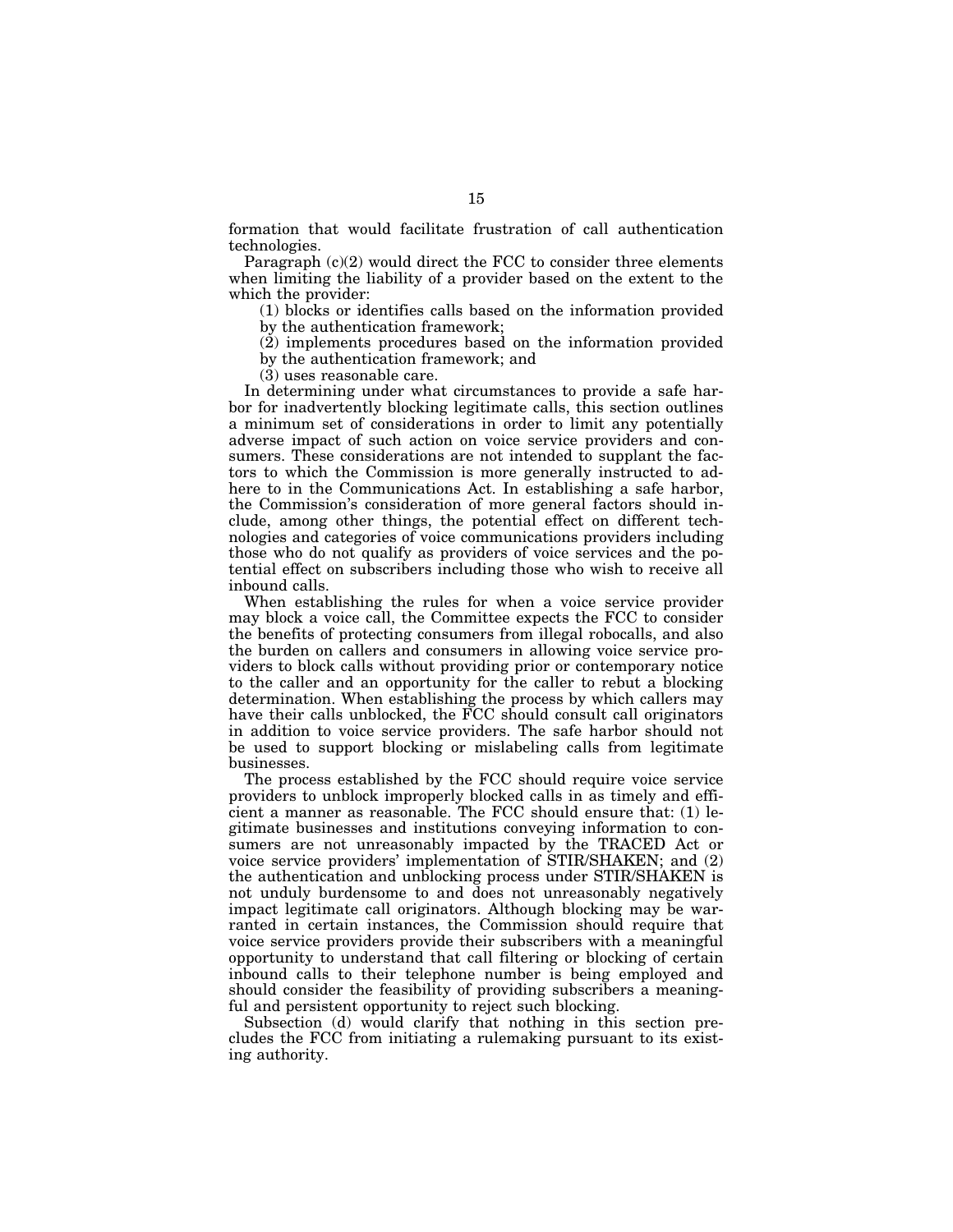## *Section 4. Protections from spoofed calls.*

This section would direct the FCC to initiate a rulemaking within 1 year of enactment to help protect a subscriber from receiving unwanted calls or text messages from a caller using an unauthenticated number.

The FCC must consider the following when promulgating rules pursuant to this section:

(1) the GAO report on combating the fraudulent provision of misleading or inaccurate caller identification required by the Consolidated Appropriations Act 2018 (P.L. 115–141);

(2) the best means of ensuring that a subscriber or provider has the ability to block calls from a caller using an unauthenticated North American Numbering Plan number;

(3) the impact on the privacy of a subscriber from unauthenticated calls;

(4) the effectiveness in verifying the accuracy of caller-identification information; and

(5) the availability and cost of providing protection from the unwanted calls or text messages described in this section.

The various considerations seek to ensure that the rules promulgated by the Commission are designed to ensure the Commission considers possible harm to competition and consumer trust in the telephone network. These considerations are a minimum set of considerations and the Commission should also consider: the benefits of measures designed to protect subscribers from receiving unwanted calls; the effect of such measures on the provision of voice communications by entities that do not qualify for full attestation under the STIR/SHAKEN standard; the effect on different voice technologies and business models; the effect of blocking or failing to block on the continued reliability of the public switched telephone network; and mechanisms to minimize potential harms. Measures designed to protect subscribers from receiving unwanted calls or texts on the basis of the call authentication framework can produce unwanted negative outcomes or inadvertent harms. For example, call blocking or filtering could disproportionately affect categories of providers excluded from STIR/SHAKEN—such as noninterconnected VoIP, international calls, and TDM calls—and this could harm competition as well as the perceived validity of the authentication system. If subscribers begin to question the validity of STIR/SHAKEN, because it results in over-blocking or over-filtering of calls, there is a danger that subscribers could ignore the information it supplies, notwithstanding considerable industry investment in the framework.

In considering the best means of ensuring that a subscriber or provider has the ability to block calls from a caller using an unauthenticated North American Numbering Plan number, the Commission should ensure that its efforts consider to the extent possible the Government Accountability Office report required by section 503(c) of division P of the Consolidated Appropriations Act 2018 (P.L. 115–141), and the consumer education materials developed pursuant to section 503(b) of that law.

#### *Section 5. Interagency working group.*

This section directs the Attorney General, in consultation with the Chairman of the FCC, to convene an interagency working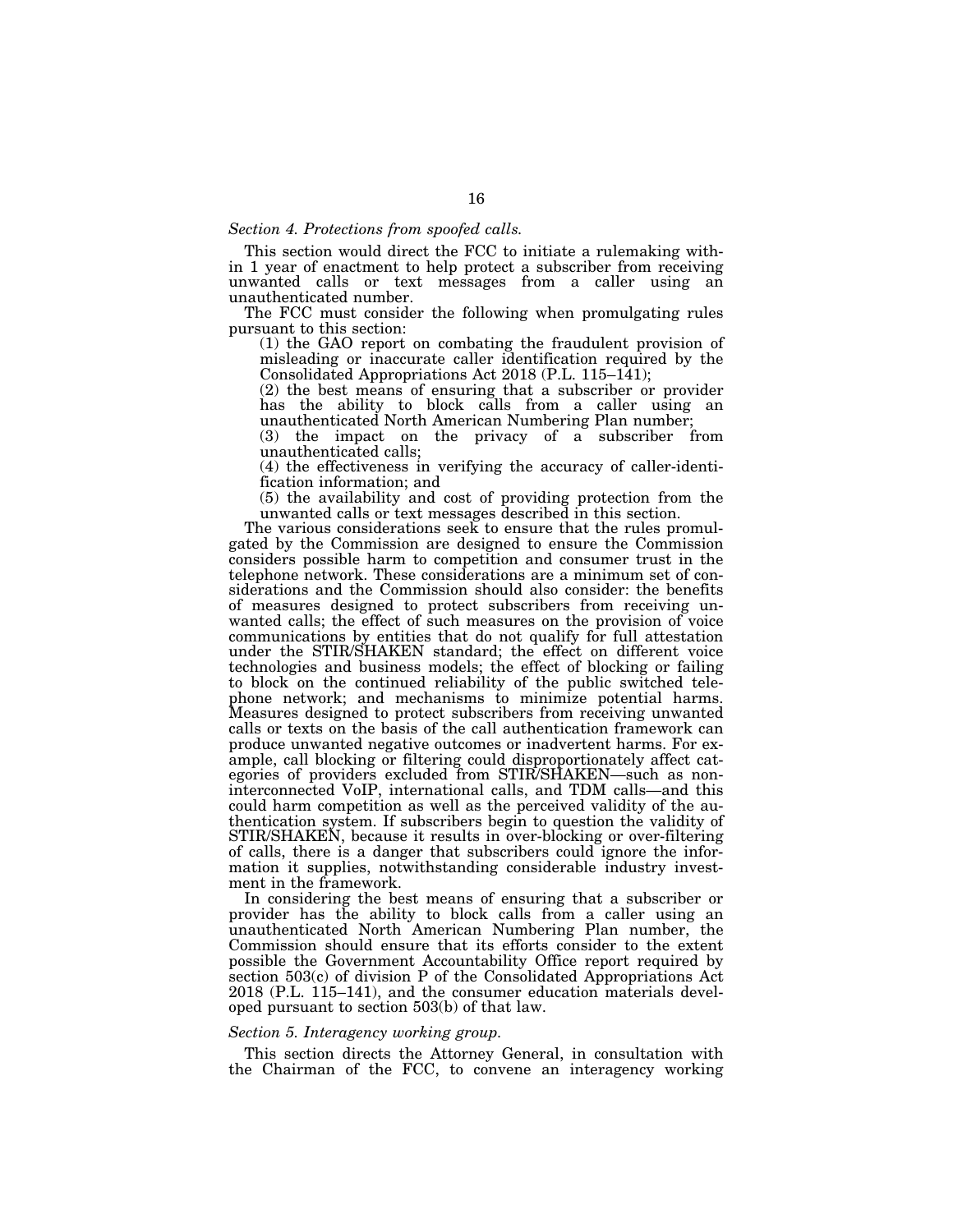group to study prosecution of robocall violations. The section prescribes the working group's study to include whether, and if so how, any Federal laws, including regulations, policies, and practices, or budgetary or jurisdictional constraints, inhibit the prosecution of such violations. The study would also identify existing and potential Federal policies and programs that encourage and improve coordination among Federal departments and agencies and States, and between States, in the prevention and prosecution of robocall violations.

The working group should also consider collection of fines imposed by the FCC for robocall violations.

Paragraph (b)(3) would direct the working group to identify existing and potential international policies and programs that encourage and improve coordination between countries in the prevention and prosecution of robocall violations.

Paragraph (b)(4) would also direct the working group to study the following:

(1) if any additional resources are necessary for the Federal prevention and prosecution of criminal violations of the Act;

(2) whether to establish memoranda of understanding regarding the prevention and prosecution of such violations between the States, the States and Federal Government, and the Federal Government and a foreign government;

(3) whether to establish a process to allow States to request Federal subpoenas from the FCC;

(4) whether extending civil enforcement authority to the States would assist in the successful prevention and prosecution of such violations;

(5) whether increased forfeiture and imprisonment penalties are appropriate;

(6) whether regulation of any entity that enters into a business arrangement with a common carrier for the specific purpose of carrying, routing, or transmitting a call that constitutes such a violation would assist in the successful prevention and prosecution of such violations; and

(7) the extent to which any Department of Justice policies to pursue the prosecution of violations causing economic harm, physical danger or erosion of an inhabitant's peace of mind and sense of security inhibits the prevention or prosecution of any such violations.

Paragraph (c) would direct the composition of the working group to include possible members from the Department of Commerce, the Department of State, the Department of Homeland Security, the FCC, the FTC, and the Bureau of Consumer Financial Protection.

Paragraph (d) would direct the working group to consult with non-Federal stakeholders, such as those the Attorney General determines to have relevant expertise.

Paragraph (e) would require the working group to report within 270 days of enactment any recommendations regarding the prevention and prosecution of violations and what progress Federal departments and agencies have made in implementing those recommendations.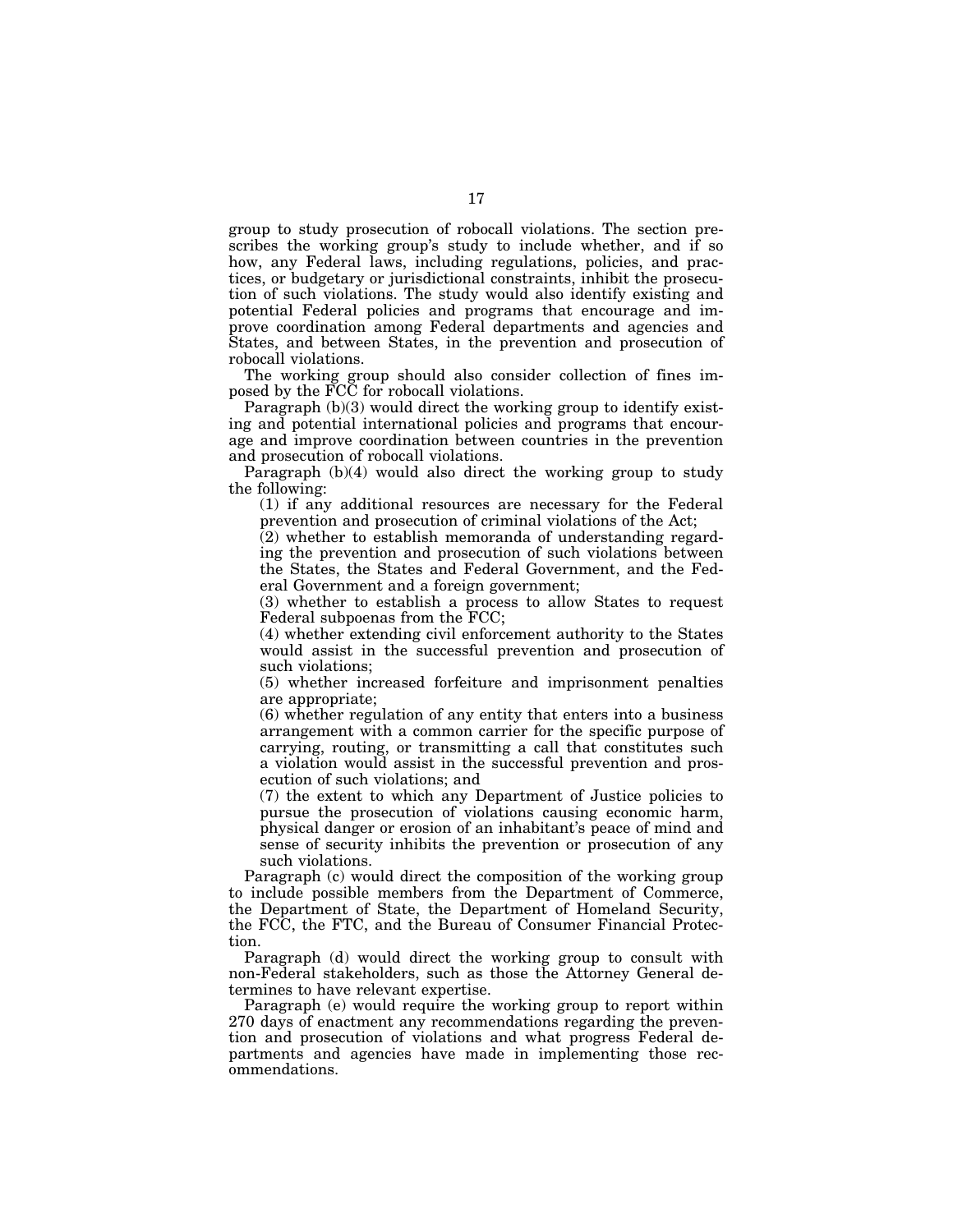The Commission should consider establishing a task force within the Enforcement Bureau to advise the Commission on the prevention of robocall fraud.

## *Section 6. Access to number resources.*

This section directs the FCC to commence a proceeding within 180 days of enactment to determine whether FCC policies regarding access to number resources could be modified to help reduce access to numbers by potential violators of section  $227(b)$ . This section further directs the FCC to implement regulations to achieve the goal of reducing such access if it determines policy modifications are necessary.

This section would also impose liability under section 503 of the Communications Act on any person who knowingly, through an employee, agent, officer, or otherwise, directly or indirectly, by or through any means or device, is a party to obtaining number resources, including number resources for toll free and non-toll free telephone numbers, from a common carrier regulated under title II in violation of a regulation promulgated by the Commission under this section.

In considering whether the Commission's rules regarding access to number resources can be modified to help reduce assess to numbers by potential perpetrators of violations of section 227(b), the Commission should consider implications for innovation and the voice communication economy. For example, modification of policies for access to number resources could increase the difficulty for nonoffenders to obtain U.S. telephone numbers, and requirements such as in-person presentation of documents or identity verification tend to favor non-Internet-based companies or those with physical lines over those who do business via the Internet or use newer technologies. Similarly, residency requirements for telephone numbers may reduce downward competitive pressure on international voice calling rates. Therefore, at a minimum, the Commission should consider, among other things, the direct or indirect impact that any modifications might have on competition in and rates for voice communications, including international calling, and the impact that any modifications might have on different voice technologies and business models, as well as reasonable measures that could be taken to reduce potential negative impacts.

## CHANGES IN EXISTING LAW

In compliance with paragraph 12 of rule XXVI of the Standing Rules of the Senate, changes in existing law made by the bill, as reported, are shown as follows (existing law proposed to be omitted is enclosed in black brackets, new material is printed in italic, existing law in which no change is proposed is shown in roman):

### COMMUNICATIONS ACT OF 1934

#### [47 U.S.C. 227]

## **SEC. 227. RESTRICTIONS ON THE USE OF TELEPHONE EQUIPMENT.**

 $(a) * * *$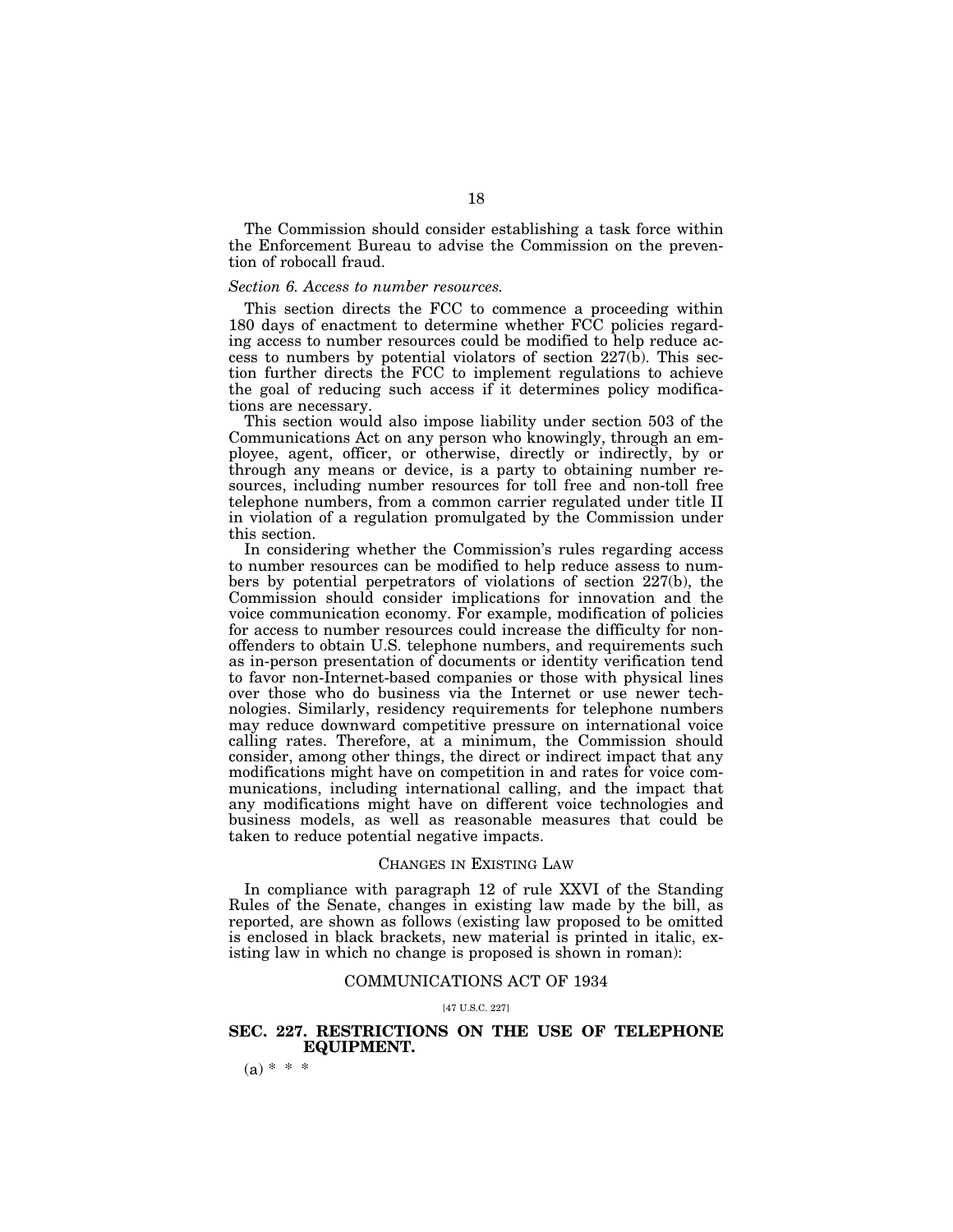(b) RESTRICTIONS ON THE USE OF AUTOMATED TELEPHONE EQUIP-MENT.—

 $(1) * * *$ 

*(4) CIVIL FORFEITURE.—* 

*(A) IN GENERAL.—Any person that is determined by the Commission, in accordance with paragraph (3) or (4) of section 503(b), to have violated any provision of this subsection shall be liable to the United States for a forfeiture penalty pursuant to section 503(b)(1). The amount of the forfeiture penalty determined under this subparagraph shall be determined in accordance with subparagraphs (A) through (F) of section 503(b)(2).* 

*(B) VIOLATION WITH INTENT.—Any person that is determined by the Commission, in accordance with paragraph (3) or (4) of section 503(b), to have violated this subsection with the intent to cause such violation shall be liable to the United States for a forfeiture penalty. The amount of the forfeiture penalty determined under this subparagraph shall be equal to an amount determined in accordance with subparagraphs (A) through (F) of section 503(b)(2) plus an additional penalty not to exceed \$10,000.* 

*(C) RECOVERY.—Any forfeiture penalty determined under subparagraph (A) or (B) shall be recoverable under section 504(a).* 

*(D) PROCEDURE.—No forfeiture liability shall be determined under subparagraph (A) or (B) against any person unless such person receives the notice required by paragraph (3) or (4) of section 503(b).* 

*(E) STATUTE OF LIMITATIONS.—No forfeiture penalty shall be determined or imposed against any person—* 

*(i) under subparagraph (A) if the violation charged occurred more than 1 year prior to the date of issuance of the required notice or notice of apparent liability; and* 

*(ii) under subparagraph (B) if the violation charged occurred more than 3 years prior to the date of issuance of the required notice or notice of apparent liability.* 

*(F) RULE OF CONSTRUCTION.—Notwithstanding any law to the contrary, the Commission may not determine or impose a forfeiture penalty on a person under both subparagraphs (A) and (B) based on the same conduct.* 

 $(c) * * * *$ 

ø(h) JUNK FAX ENFORCEMENT REPORT.—The Commission shall submit an annual report to Congress regarding the enforcement during the past year of the provisions of this section relating to sending of unsolicited advertisements to telephone facsimile machines, which report shall include—

 $(1)$  the number of complaints received by the Commission during such year alleging that a consumer received an unsolicited advertisement via telephone facsimile machine in violation of the Commission's rules;

 $\Gamma(2)$  the number of citations issued by the Commission pursuant to section 503 during the year to enforce any law, regu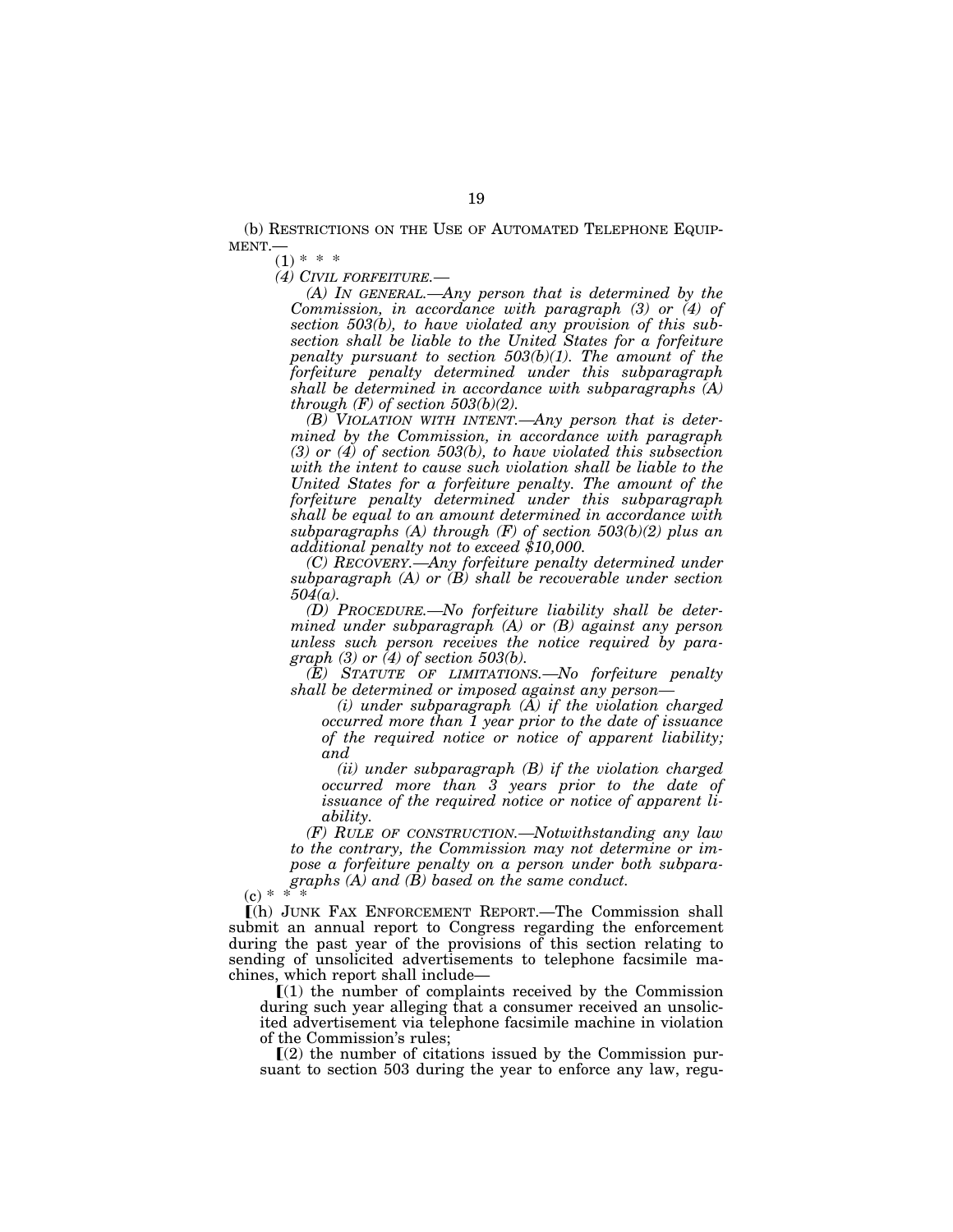lation, or policy relating to sending of unsolicited advertisements to telephone facsimile machines;

 $(3)$  the number of notices of apparent liability issued by the Commission pursuant to section 503 during the year to enforce any law, regulation, or policy relating to sending of unsolicited advertisements to telephone facsimile machines;

 $(4)$  for each notice referred to in paragraph  $(3)$ —

 $(A)$  the amount of the proposed forfeiture penalty involved;

 $(6)$  the person to whom the notice was issued;

 $\mathbf{I}(\mathbf{C})$  the length of time between the date on which the complaint was filed and the date on which the notice was issued; and

 $I(D)$  the status of the proceeding;

 $(5)$  the number of final orders imposing forfeiture penalties issued pursuant to section 503 during the year to enforce any law, regulation, or policy relating to sending of unsolicited advertisements to telephone facsimile machines;

 $(6)$  for each forfeiture order referred to in paragraph  $(5)$ —

 $(A)$  the amount of the penalty imposed by the order;

 $\mathbf{I}(\mathbf{B})$  the person to whom the order was issued;

 $\mathbf{C}(C)$  whether the forfeiture penalty has been paid; and  $\Gamma(D)$  the amount paid;

 $(7)$  for each case in which a person has failed to pay a forfeiture penalty imposed by such a final order, whether the Commission referred such matter for recovery of the penalty; and

 $(8)$  for each case in which the Commission referred such an order for recovery—

 $f(A)$  the number of days from the date the Commission issued such order to the date of such referral;

 $(6)$  whether an action has been commenced to recover the penalty, and if so, the number of days from the date the Commission referred such order for recovery to the date of such commencement; and

 $\mathbf{C}(\mathbf{C})$  whether the recovery action resulted in collection of any amount, and if so, the amount collected.

*(h) TCPA ENFORCEMENT REPORT.—The Commission shall submit an annual report to Congress regarding the enforcement during the preceding year of laws, regulations, and policies relating to robocalls and spoofed calls, which report shall include—* 

*(1) the number of complaints received by the Commission during the year alleging that a consumer received a robocall or spoofed call;* 

*(2) the number of citations issued by the Commission pursuant to section 503 during the year to enforce any law, regulation, or policy relating to a robocall or spoofed call;* 

*(3) the number of notices of apparent liability issued by the Commission pursuant to section 503 during the year to enforce any law, regulation, or policy relating to a robocall or spoofed call; and*